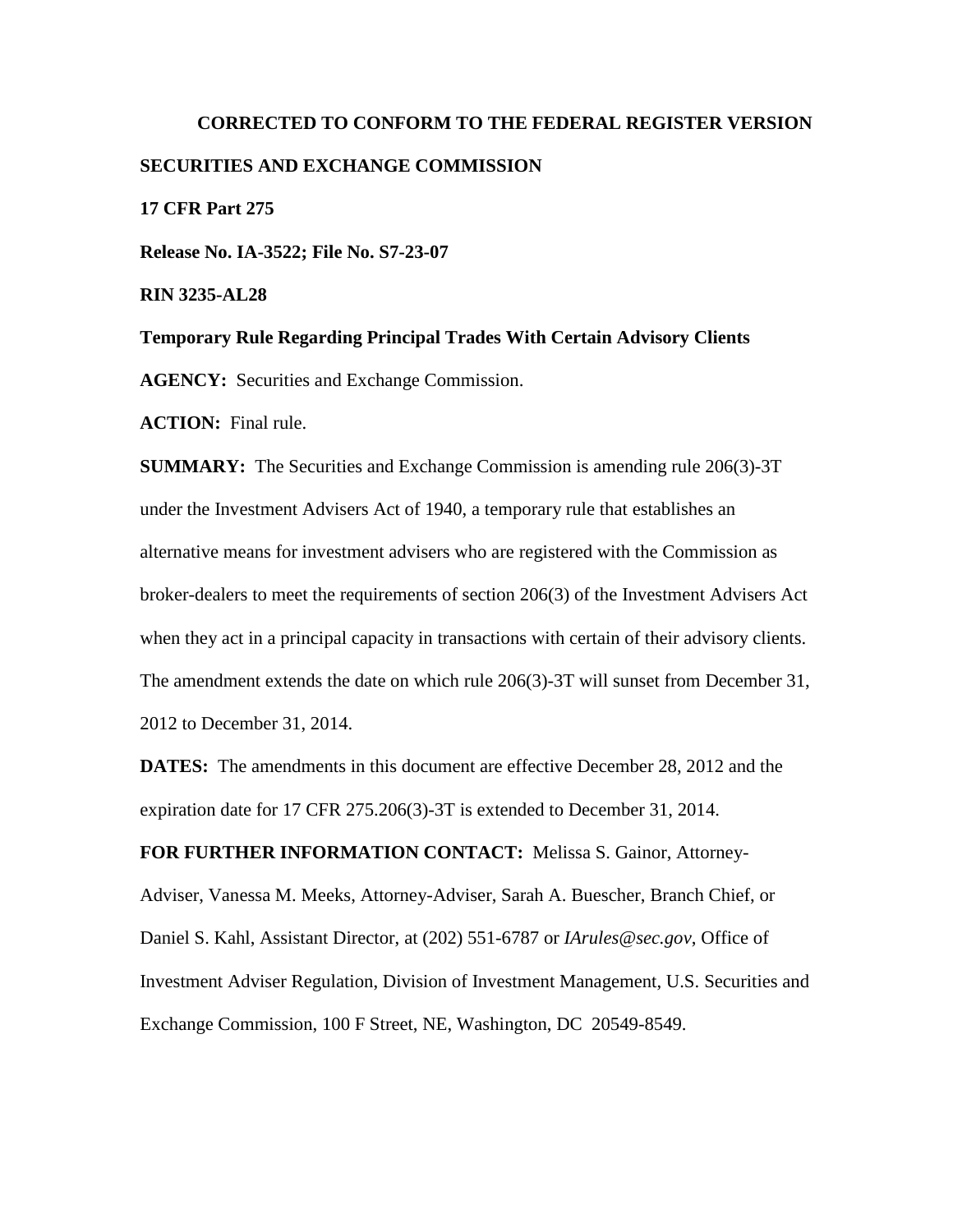**SUPPLEMENTARY INFORMATION:** The Securities and Exchange Commission is adopting an amendment to temporary rule 206(3)-3T [17 CFR 275.206(3)-3T] under the Investment Advisers Act of 1940 [15 U.S.C. 80b] that extends the date on which the rule will sunset from December 31, 2012 to December 31, 2014. Note that previous related releases used RIN 3235-AJ96. (*See Temporary Rule Regarding Principal Trades with Certain Advisory Clients*, Investment Advisers Act Release No. 2653 (Sep. 24, 2007) [72 FR 55022 (Sep. 28, 2007)]; *Temporary Rule Regarding Principal Trades with Certain Advisory Clients*, Investment Advisers Act Release No. 2965 (Dec. 23, 2009) [74 FR 69009 (Dec. 30, 2009)]; *Temporary Rule Regarding Principal Trades with Certain Advisory Clients*, Investment Advisers Act Release No. 2965A (Dec. 31, 2009) [75 FR 742 (Jan. 6, 2010)]; *Temporary Rule Regarding Principal Trades with Certain Advisory Clients*, Investment Advisers Act Release No. 3118 (Dec. 1, 2010) [75 FR 75650 (Dec. 6, 2010)]; *Temporary Rule Regarding Principal Trades with Certain Advisory Clients*, Investment Advisers Act Release No. 3128 (Dec. 28, 2010) [75 FR 82236 (Dec. 30, 2010)]; *Temporary Rule Regarding Principal Trades with Certain Advisory Clients*, Investment Advisers Act Release No. 3483 (October 9, 2012), [77 FR 62185 (October 12, 2012)].)

# **I. Background**

On September 24, 2007, we adopted, on an interim final basis, rule 206(3)-3T, a temporary rule under the Investment Advisers Act of 1940 (the "Advisers Act") that provides an alternative means for investment advisers that are registered with us as broker-dealers to meet the requirements of section 206(3) of the Advisers Act when they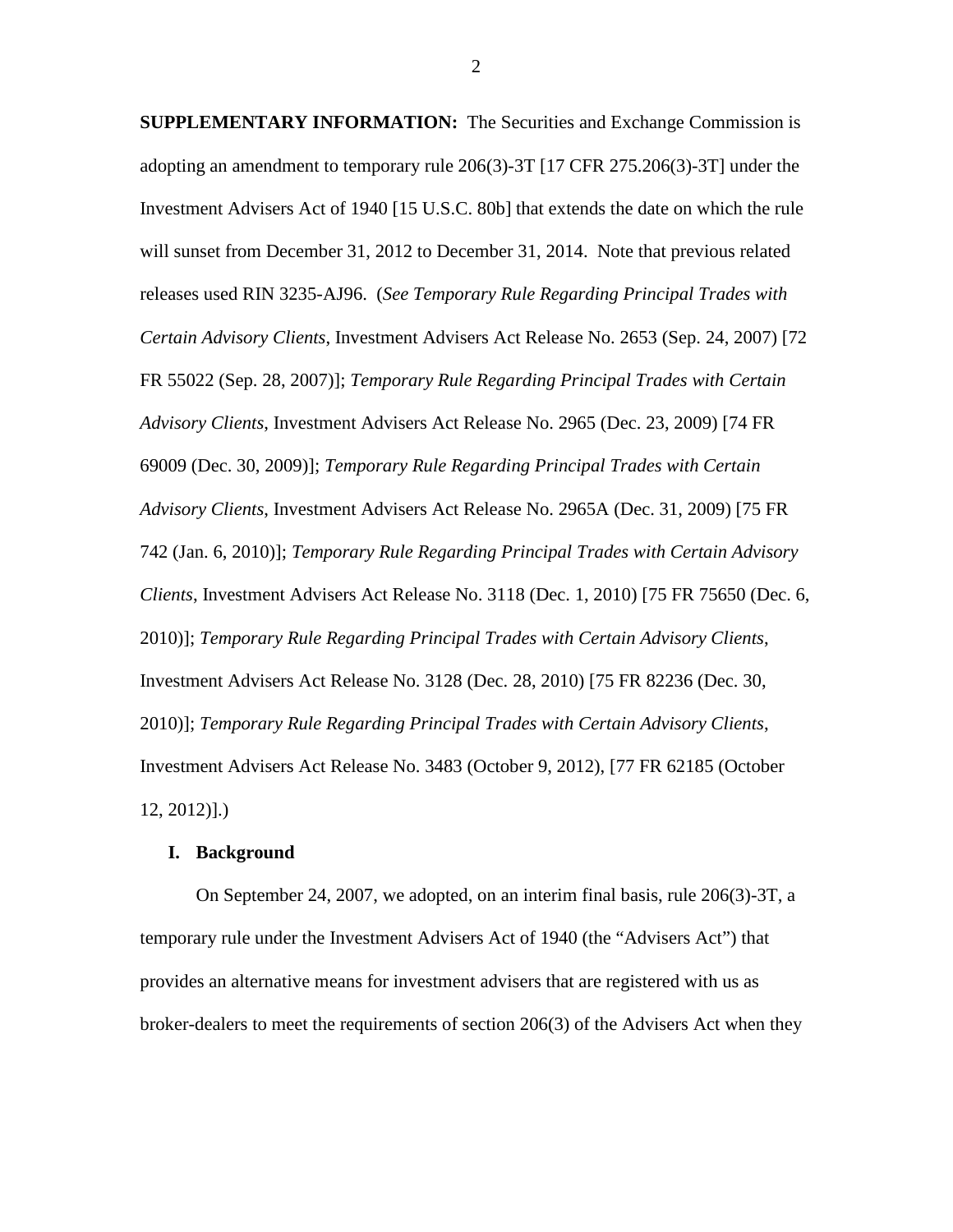act in a principal capacity in transactions with certain of their advisory clients.<sup>[1](#page-2-0)</sup> In December [2](#page-2-1)009, we extended the rule's sunset date by one year to December 31, 2010.<sup>2</sup> In December 2010, we further extended the rule's sunset date by two years to December [3](#page-2-2)1, 2012.<sup>3</sup> We deferred final action on rule 206(3)-3T at that time in order to complete a study required by section 913 of the Dodd-Frank Wall Street Reform and Consumer Protection Act (the "Dodd-Frank Act")<sup>[4](#page-2-3)</sup> and to consider more broadly the regulatory requirements applicable to broker-dealers and investment advisers, including whether rule 206(3)-3T should be substantively modified, supplanted, or permitted to sunset.<sup>[5](#page-2-4)</sup>

<span id="page-2-1"></span><sup>2</sup> *See Temporary Rule Regarding Principal Trades with Certain Advisory Clients*, Investment Advisers Act Release No. 2965 (Dec. 23, 2009) [74 FR 69009 (Dec. 30, 2009)] ("2009 Extension Release"); *Temporary Rule Regarding Principal Trades with Certain Advisory Clients*, Investment Advisers Act Release No. 2965A (Dec. 31, 2009) [75 FR 742 (Jan. 6, 2010)] (making a technical correction to the 2009 Extension Release).

<span id="page-2-0"></span><sup>&</sup>lt;sup>1</sup> Rule 206(3)-3T [17 CFR 275.206(3)-3T]. All references to rule 206(3)-3T and the various sections thereof in this release are to 17 CFR 275.206(3)-3T and its corresponding sections. *See also Temporary Rule Regarding Principal Trades with Certain Advisory Clients*, Investment Advisers Act Release No. 2653 (Sep. 24, 2007) [72 FR 55022 (Sep. 28, 2007)] ("2007 Principal Trade Rule Release").

<span id="page-2-2"></span><sup>3</sup> See *Temporary Rule Regarding Principal Trades with Certain Advisory Clients*, Investment Advisers Act Release No. 3118 (Dec. 1, 2010) [75 FR 75650 (Dec. 6, 2010)] (proposing a two-year extension of rule 206(3)-3T's sunset date) ("2010 Extension Proposing Release"); *Temporary Rule Regarding Principal Trades with Certain Advisory Clients*, Investment Advisers Act Release No. 3128 (Dec. 28, 2010) [75 FR 82236 (Dec. 30, 2010)] ("2010 Extension Release").

<span id="page-2-3"></span><sup>&</sup>lt;sup>4</sup> Public Law 111-203, 124 Stat. 1376 (2010). Under section 913 of the Dodd-Frank Act, we were required to conduct a study and provide a report to Congress concerning the obligations of broker-dealers and investment advisers, including standards of care applicable to those intermediaries and their associated persons. Section 913 also provides that we may commence a rulemaking concerning the legal or regulatory standards of care for broker-dealers, investment advisers, and persons associated with these intermediaries for providing personalized investment advice about securities to retail customers, taking into account the findings, conclusions, and recommendations of the study.

<span id="page-2-4"></span><sup>5</sup> *See* 2010 Extension Release, Section II.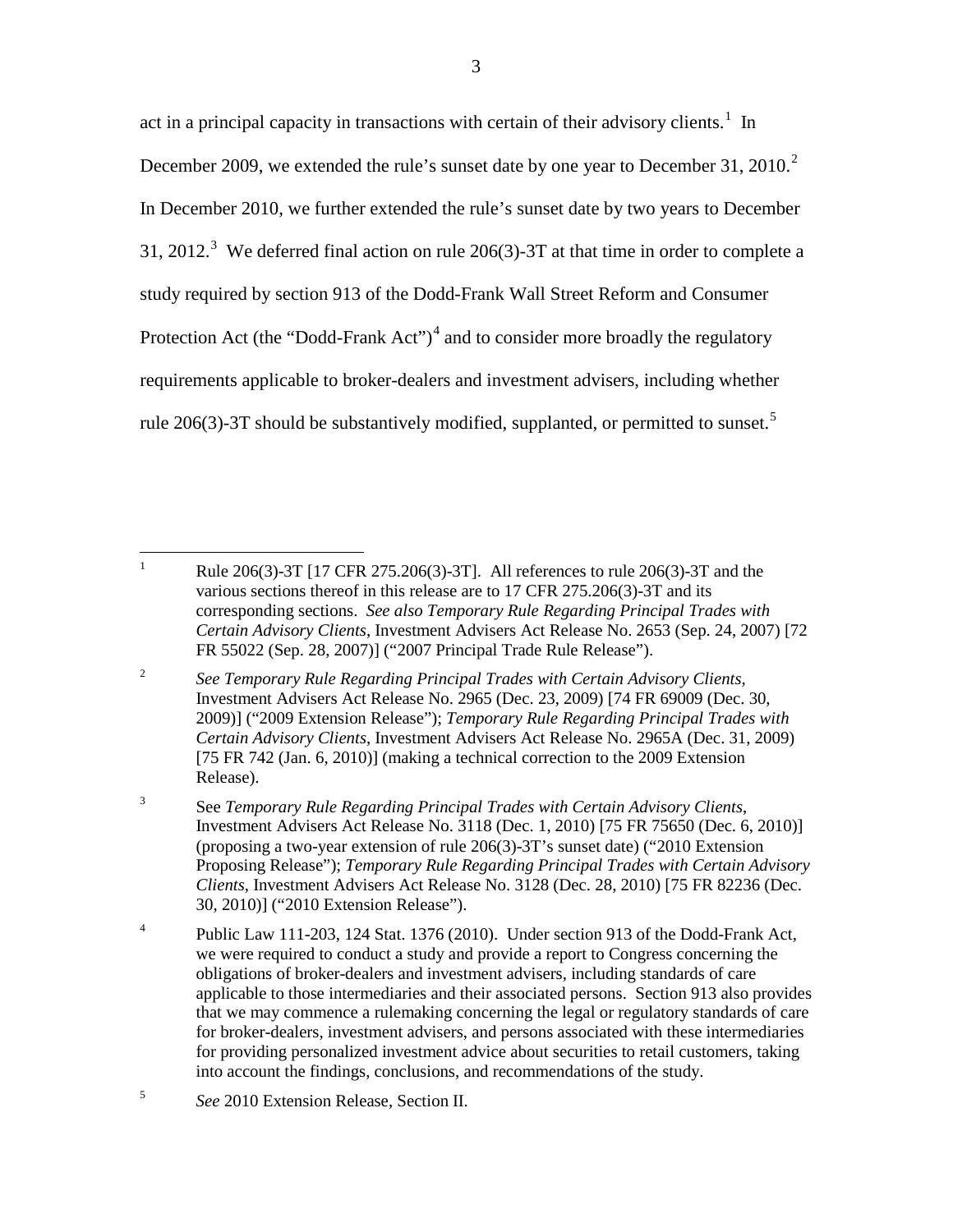The study mandated by section 913 of the Dodd-Frank Act was prepared by the staff and delivered to Congress on January 21, 2011.<sup>[6](#page-3-0)</sup> Since that time, we have considered the findings, conclusions, and recommendations of the 913 Study in order to determine whether to promulgate rules concerning the legal or regulatory standards of care for broker-dealers and investment advisers. In addition, since issuing the 913 Study, Commissioners and the staff have held numerous meetings with interested parties on the study and related matters.<sup>[7](#page-3-1)</sup>

On October 9, 2012, we proposed to extend the date on which rule 206(3)-3T will sunset for a limited amount of time, from December 31, 2012 to December 31, 2014. $8$ We received five comment letters addressing our proposal.<sup>[9](#page-3-3)</sup> Four of these commenters generally supported extending rule 206(3)-3T for at least two years,  $^{10}$  $^{10}$  $^{10}$  and one opposed a two-year extension.<sup>[11](#page-3-5)</sup> The comments we received on our proposal are discussed below.

<span id="page-3-0"></span> 6 *See Study on Investment Advisers and Broker-Dealers* ("913 Study") (Jan. 21, 2011), available at http://www.sec.gov/news/studies/2011/913studyfinal.pdf. For a discussion regarding principal trading, *see* section IV.C.1.(b) of the 913 Study. *See also* Commissioners Kathleen L. Casey and Troy A. Paredes, *Statement by SEC Commissioners: Statement Regarding Study on Investment Advisers and Broker-Dealers* (Jan. 21, 2011), available at http://www.sec.gov/news/speech/2011/spch012211klctap.htm.

<span id="page-3-1"></span><sup>7</sup> *See Comments on Study Regarding Obligations of Brokers, Dealers, and Investment Advisers*, File No. 4-606, available at http://sec.gov/comments/4-606/4-606.shtml.

<span id="page-3-2"></span><sup>8</sup> *See Temporary Rule Regarding Principal Trades with Certain Advisory Clients*, Investment Advisers Act Release No. 3483 (October 9, 2012), [77 FR 62185 (October 12, 2012)] ("Proposing Release").

<span id="page-3-3"></span><sup>9</sup> *See* Comment Letter of Chris Barnard (Oct. 26, 2012) ("Barnard Letter"); Comment Letter of fi360, Inc. (Nov. 13, 2012) ("fi360 Letter"); Comment Letter of the Financial Services Institute (Nov. 5, 2012) ("FSI Letter"); Comment Letter of the Securities Industry and Financial Markets Association (Nov. 13, 2012) ("SIFMA Letter"); Comment Letter of Wells Fargo Advisors (Nov. 13, 2012) ("Wells Fargo Letter").

<span id="page-3-4"></span><sup>10</sup> *See* Barnard Letter; FSI Letter; SIFMA Letter; Wells Fargo Letter.

<span id="page-3-5"></span><sup>11</sup> *See* fi360 Letter.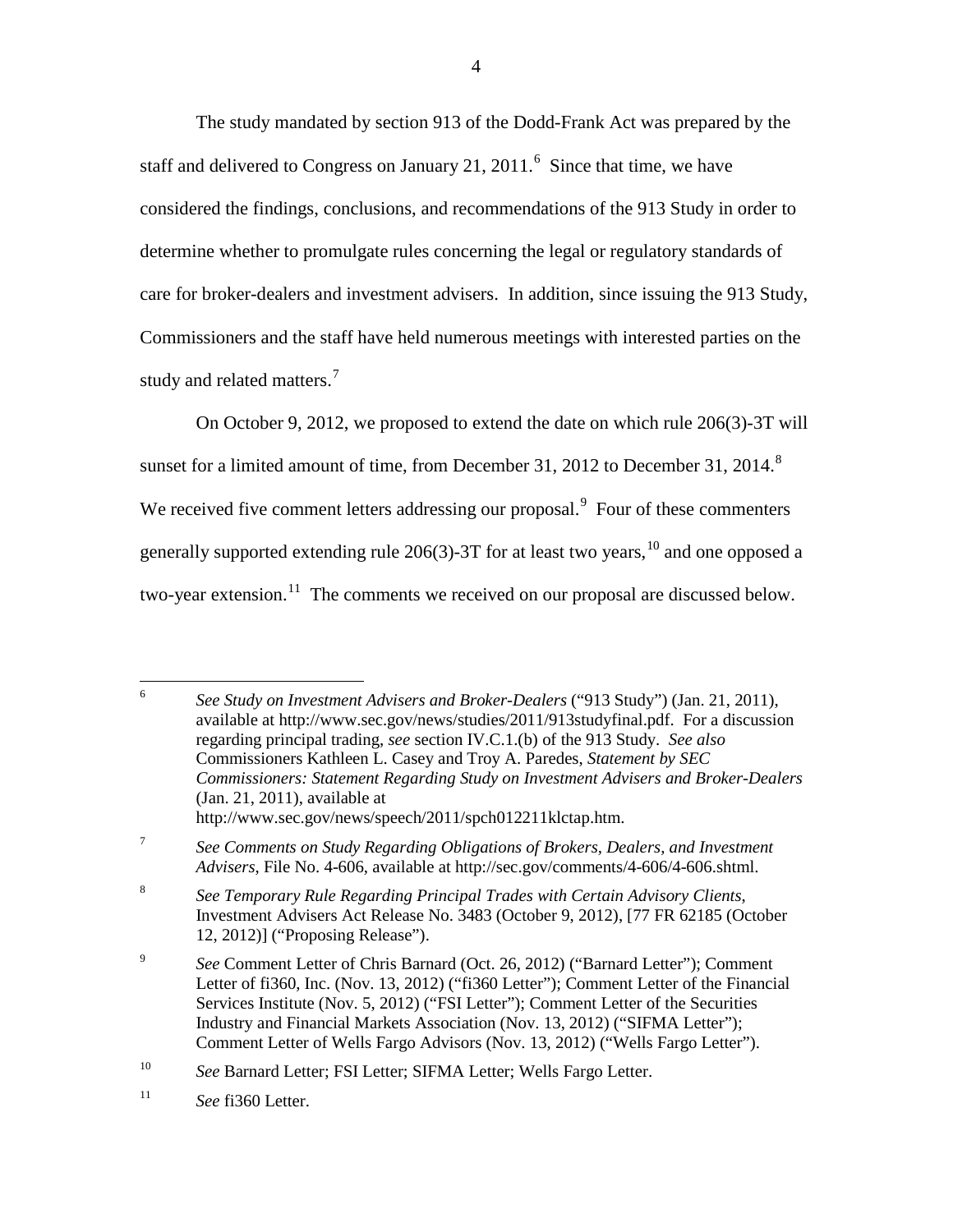After considering each of the comments, we are extending the rule's sunset date by two years to December 31, 2014, as proposed.

# **II. Discussion**

We are amending rule 206(3)-3T only to extend the rule's sunset date by two additional years.<sup>12</sup> We are not adopting any substantive amendments to the rule at this time. Absent further action by the Commission, the rule would sunset on December 31, 2012. We are adopting this extension because, as we discussed in the Proposing Release, we continue to believe that the issues raised by principal trading, including the restrictions in section 206(3) of the Advisers Act and our experiences with, and observations regarding, the operation of rule 206(3)-3T, should be considered as part of our broader consideration of the regulatory requirements applicable to broker-dealers and investment advisers in connection with the Dodd-Frank Act.<sup>[13](#page-4-1)</sup>

<span id="page-4-0"></span><sup>&</sup>lt;sup>12</sup> The rule includes a reference to an "investment grade debt security," which is defined as "a non-convertible debt security that, at the time of sale, is rated in one of the four highest rating categories of at least two nationally recognized statistical rating organizations (as defined in section  $3(a)(62)$  of the Exchange Act)." Rule  $206(3)-3T(a)(2)$  and (c). Section 939A of the Dodd-Frank Act requires that we "review any regulation issued by [us] that requires the use of an assessment of the credit-worthiness of a security or money market instrument; and any references to or requirements in such regulations regarding credit ratings." Once we have completed that review, the statute provides that we modify any regulations identified in our review to "remove any reference to or requirement of reliance on credit ratings and to substitute in such regulations such standard of creditworthiness" as we determine appropriate. We believe that the credit rating requirement in the temporary rule would be better addressed after the Commission completes its review of the regulatory standards of care that apply to broker-dealers and investment advisers. One commenter addressed credit ratings and agreed with us that the issue would be better addressed after the Commission completes its review. *See* SIFMA Letter. We are not adopting any substantive amendments to the rule at this time. *See generally Report on Review of Reliance on Credit Ratings* (July 21, 2011), available at <http://www.sec.gov/news/studies/2011/939astudy.pdf> (staff study reviewing the use of credit ratings in Commission regulations).

<span id="page-4-1"></span><sup>&</sup>lt;sup>13</sup> See Proposing Release, Section II. The 913 Study is one of several studies relevant to the regulation of broker-dealers and investment advisers mandated by the Dodd-Frank Act. *See, e.g.*, *Study on Enhancing Investment Adviser Examinations* (Jan. 19, 2011), available at http://sec.gov/news/studies/2011/914studyfinal.pdf (staff study required by section 914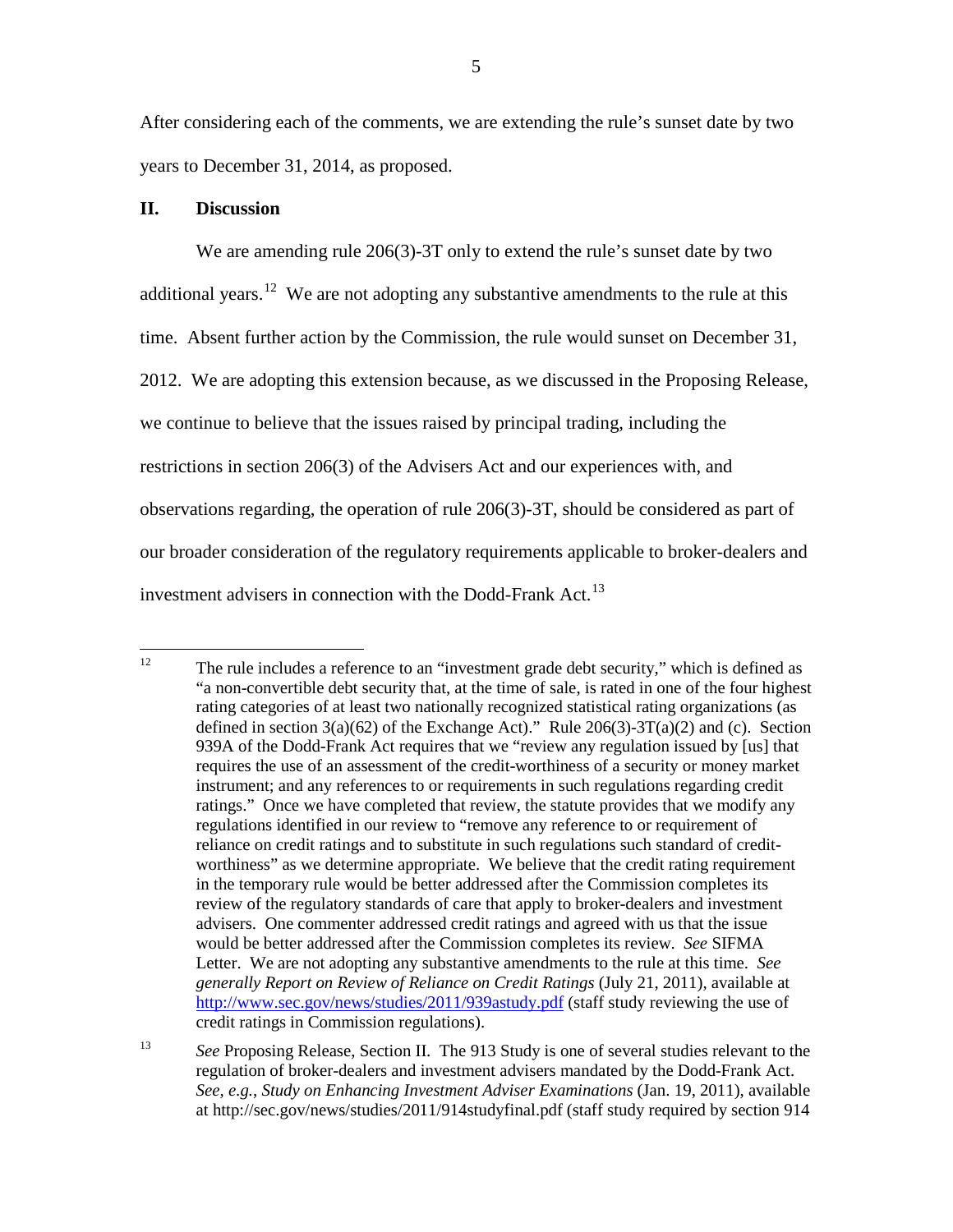Section 913 of the Dodd-Frank Act provides that we may commence a rulemaking concerning, among other things, the legal or regulatory standards of care for broker-dealers, investment advisers, and persons associated with these intermediaries when providing personalized investment advice about securities to retail customers. Since the completion of the 913 Study in 2011, we have been considering the findings, conclusions, and recommendations of the study and the comments we have received from interested parties.<sup>[14](#page-5-0)</sup> In addition, our staff has been working to obtain data and economic analysis related to standards of conduct and enhanced regulatory harmonization of broker-dealers and investment advisers to inform the Commission as it considers any future rulemaking. At this time, our consideration of the regulatory requirements applicable to broker-dealers and investment advisers and the recommendations from the 913 Study is ongoing. We will not complete our consideration of these issues before December 31, 2012, the current sunset date for rule 206(3)-3T.

 $\overline{a}$ 

of the Dodd-Frank Act, which directed the Commission to review and analyze the need for enhanced examination and enforcement resources for investment advisers); Commissioner Elisse B. Walter, *Statement on Study Enhancing Investment Adviser Examinations (Required by Section 914 of Title IV of the Dodd-Frank Wall Street Reform and Consumer Protection Act)* (Jan. 19, 2011), available at http://sec.gov/news/speech/2011/spch011911ebw.pdf. *See also Study and Recommendations on Improved Investor Access to Registration Information About Investment Advisers and Broker-Dealers* (Jan. 26, 2011), available at http://sec.gov/news/studies/2011/919bstudy.pdf (staff study required by section 919B of the Dodd-Frank Act that directed the Commission to complete a study, including recommendations (some of which have been implemented) of ways to improve investor access to registration information about investment advisers and broker-dealers, and their associated persons); *United States Government Accountability Office Report to Congressional Committees on Private Fund Advisers* (July 11, 2011), available at http://www.gao.gov/new.items/d11623.pdf (study required by section 416 of the Dodd-Frank Act, which directed the Comptroller General of the United States to study the feasibility of forming a self-regulatory organization to oversee private funds).

<span id="page-5-0"></span><sup>14</sup> Section 913(f) of the Dodd-Frank Act requires us to consider the 913 Study in any rulemaking authorized by that section of the Dodd-Frank Act. *See also Comments on Study Regarding Obligations of Brokers, Dealers, and Investment Advisers*, File No. 4- 606, available at http://sec.gov/comments/4-606/4-606.shtml.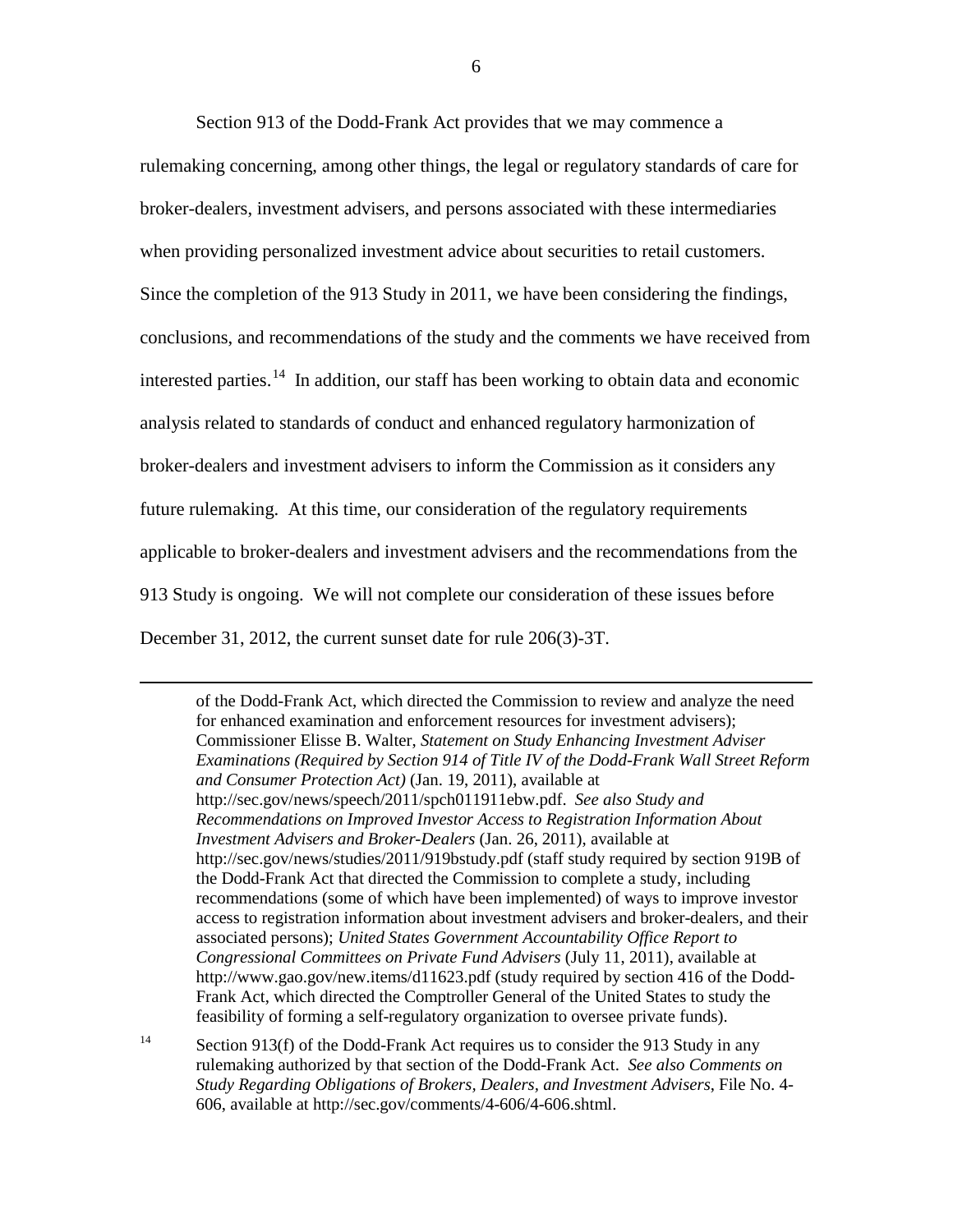If we permit rule 206(3)-3T to sunset on December 31, 2012, after that date investment advisers registered with us as broker-dealers that currently rely on rule 206(3)-3T would be required to comply with section 206(3)'s transaction-by-transaction written disclosure and consent requirements without the benefit of the alternative means of complying with these requirements currently provided by rule 206(3)-3T. This could limit the access of non-discretionary advisory clients of advisory firms that are registered with us as broker-dealers to certain securities.<sup>[15](#page-6-0)</sup> In addition, firms would be required to make substantial changes to their disclosure documents, client agreements, procedures, and systems.

As noted above, four commenters generally supported our proposal to amend rule 206(3)-3T to extend it, <sup>[16](#page-6-1)</sup> and one commenter opposed the two-year extension.<sup>17</sup> Commenters who supported the extension cited the disruption to investors that would occur if the rule expired at this time, asserting that investors would lose access to the securities currently offered through principal trades, receive less favorable pricing on such securities, or be forced to buy such securities through brokerage accounts.<sup>[18](#page-6-3)</sup> These commenters further explained that, if the rule were allowed to expire, firms relying on the rule would be required to make considerable changes to their operations, client relationships, systems, policies and procedures at substantial expense, without substantial

<span id="page-6-4"></span><span id="page-6-0"></span> <sup>15</sup> For a discussion of the costs and benefits underlying rule 206(3)-3T, *see* 2007 Principal Trade Rule Release, Section VI.C.

<span id="page-6-1"></span><sup>16</sup> *See* Barnard Letter; FSI Letter; SIFMA Letter; Wells Fargo Letter.

<span id="page-6-2"></span><sup>17</sup> *See* fi360 Letter.

<span id="page-6-3"></span><sup>&</sup>lt;sup>18</sup> *See* FSI Letter; SIFMA Letter (noting that of seven advisory firms that responded to a recent SIFMA survey, two firms indicated that they would not be able to elicit customer consent in accordance with section 206(3) of the Advisers Act, and the other five firms indicated that although they would be able to elicit customer consent in accordance with section 206(3), they would nonetheless significantly limit their volume of principal trading); Wells Fargo Letter.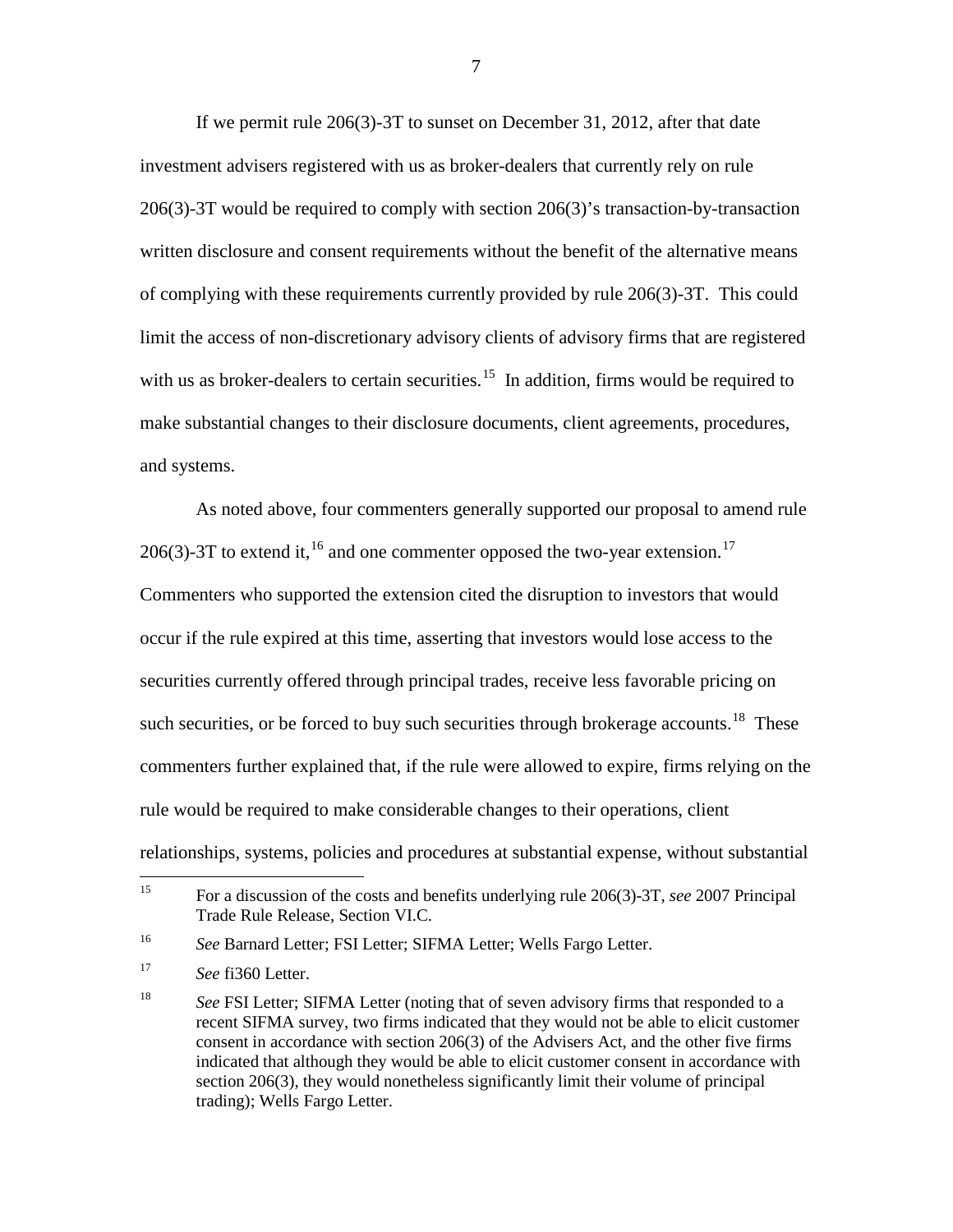<span id="page-7-6"></span>benefits to investors.<sup>[19](#page-7-0)</sup> One commenter described a recent survey it conducted that indicated reliance on rule 206(3)-3T by dual registrants in order to engage in principal trades.<sup>[20](#page-7-1)</sup> In addition, two commenters specifically addressed Commission consideration of requests for exemptive orders as an alternative means of compliance with section 206(3). Both commenters strongly supported the two-year extension instead of Commission consideration of requests for exemptive orders.<sup>[21](#page-7-2)</sup> One commenter expressed concern about the potential inefficiency and uncertainty created by the need to submit individual requests for exemptive relief.<sup>22</sup> Commenters supporting the extension agreed that extending the rule while the Commission conducted its review of the obligations of broker-dealers and investment advisers, as mandated by the Dodd-Frank Act, would be the least disruptive option.<sup>[23](#page-7-4)</sup>

One commenter opposed extending the rule for more than a limited period of time (no more than six months) and questioned maintaining investor choice as a rationale for extending rule  $206(3)$ -3T.<sup>24</sup> This commenter also noted that although instances of "dumping" have not been discovered, the staff has observed related compliance problems

- <span id="page-7-2"></span><sup>21</sup> *See* SIFMA Letter; Wells Fargo Letter.
- <span id="page-7-3"></span><sup>22</sup> *See* SIFMA Letter.

<span id="page-7-0"></span> <sup>19</sup> *See* FSI Letter; SIFMA Letter; Wells Fargo Letter.

<span id="page-7-1"></span><sup>&</sup>lt;sup>20</sup> *See SIFMA Letter (SIFMA noted responses from seven dual-registrant firms that, in the* aggregate, manage over \$325 billion of assets in over 1.1 million non-discretionary advisory accounts. The firms indicated that 459,507 of these accounts with aggregate assets of over \$125 billion are eligible to engage in principal trading in reliance on rule 206(3)-3T. These firms also indicated that, during the previous two years, they engaged in principal trades in reliance on rule 206(3)-3T with 106,682 accounts and executed an average of 12,009 principal trades per month in reliance on the rule.)

<span id="page-7-4"></span><sup>23</sup> *See* Barnard Letter; SIFMA Letter; Wells Fargo Letter.

<span id="page-7-5"></span><sup>&</sup>lt;sup>24</sup> See fi360 Letter. This commenter also raised concerns regarding the effectiveness of disclosure generally, including the disclosures required by the temporary rule. Such concerns are beyond the scope of this rulemaking.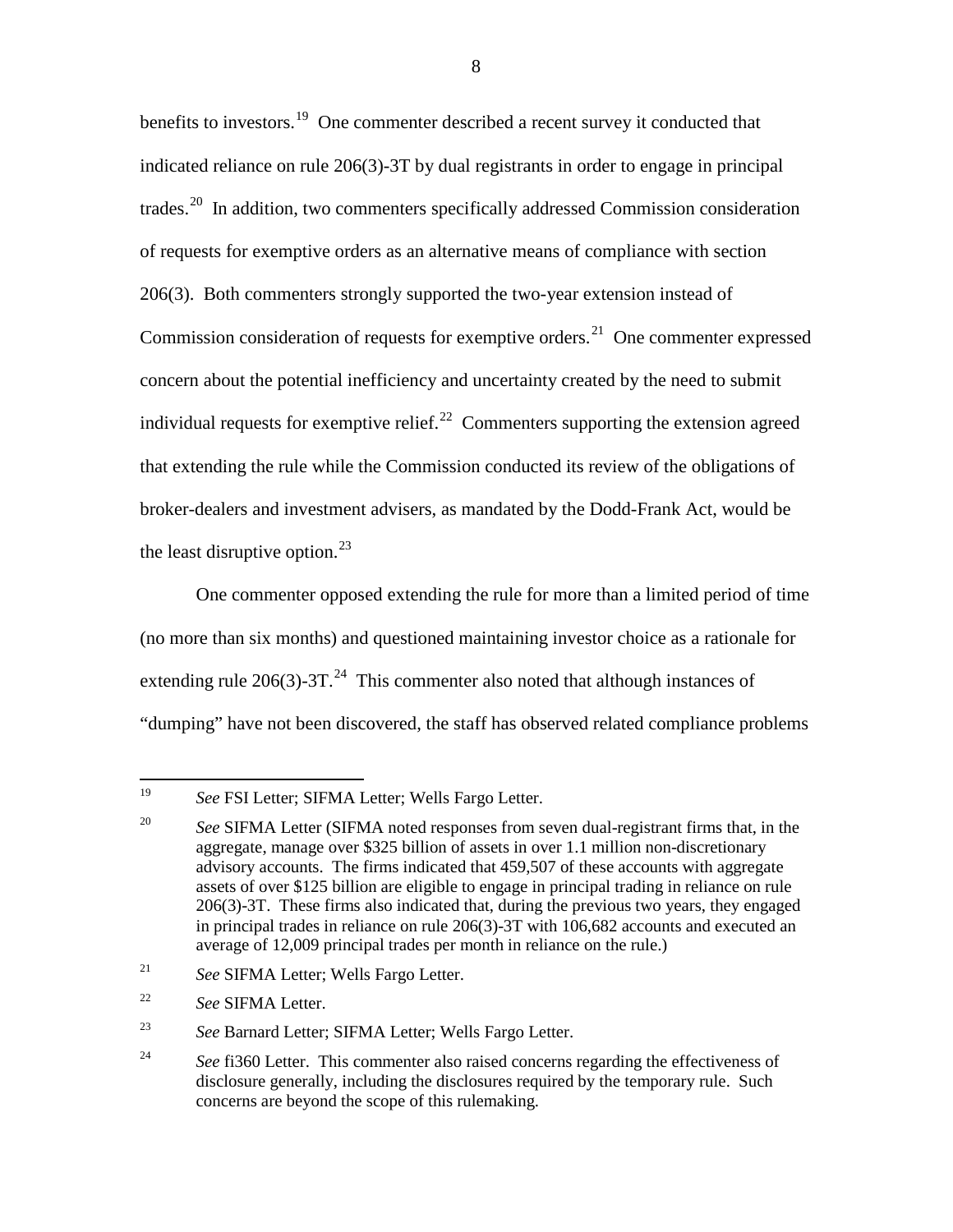in the past. The commenter asserted that a more detailed analysis of principal trades executed in reliance on rule 206(3)-3T, including spreads paid by investors and investment returns, be conducted and suggested that the Commission extend rule 206(3)-3T for no more than six months to conduct such an assessment.<sup>[25](#page-8-0)</sup> The commenter also expressed concern about the open-ended nature of extending this temporary rule.<sup>[26](#page-8-1)</sup>

On balance, and after careful consideration of these comments, we conclude that extending the rule for two years is the most appropriate course of action at this time. First, with respect to investors, we agree with commenters that permitting the rule to sunset before we complete our consideration of the regulatory requirements applicable to broker-dealers and investment advisers could produce substantial disruption for investors with advisory accounts serviced by firms relying on the rule.<sup>[27](#page-8-2)</sup> These investors might lose access to securities available through principal transactions and be forced to convert their accounts in the interim, only to face the possibility of future change — and the costs and uncertainty such additional change may entail.<sup>[28](#page-8-3)</sup> We believe that the rule benefits investors because it provides them with greater access to a wider range of securities and includes provisions designed to protect them.

Second, with respect to firms, the letters submitted by three commenters demonstrate that firms in fact do rely on the rule, and that those firms will be faced with

<span id="page-8-2"></span><sup>27</sup> *See* Barnard Letter; SIFMA Letter; Wells Fargo Letter.

<span id="page-8-0"></span> <sup>25</sup> *See* fi360 Letter.

<span id="page-8-1"></span><sup>26</sup> *Id.*

<span id="page-8-3"></span><sup>&</sup>lt;sup>28</sup> As discussed in each of the 2007 Principal Trade Rule Release, 2009 Extension Release and 2010 Extension Release, firms have explained that they may refrain from engaging in principal trading with their advisory clients in the absence of the rule given the practical difficulties of complying with section 206(3), and thus may not offer principal trades through advisory accounts. *See* 2007 Principal Trade Rule Release, Section I.B; 2009 Extension Release, Section I; 2010 Extension Release, Section II. *See also* SIFMA Letter.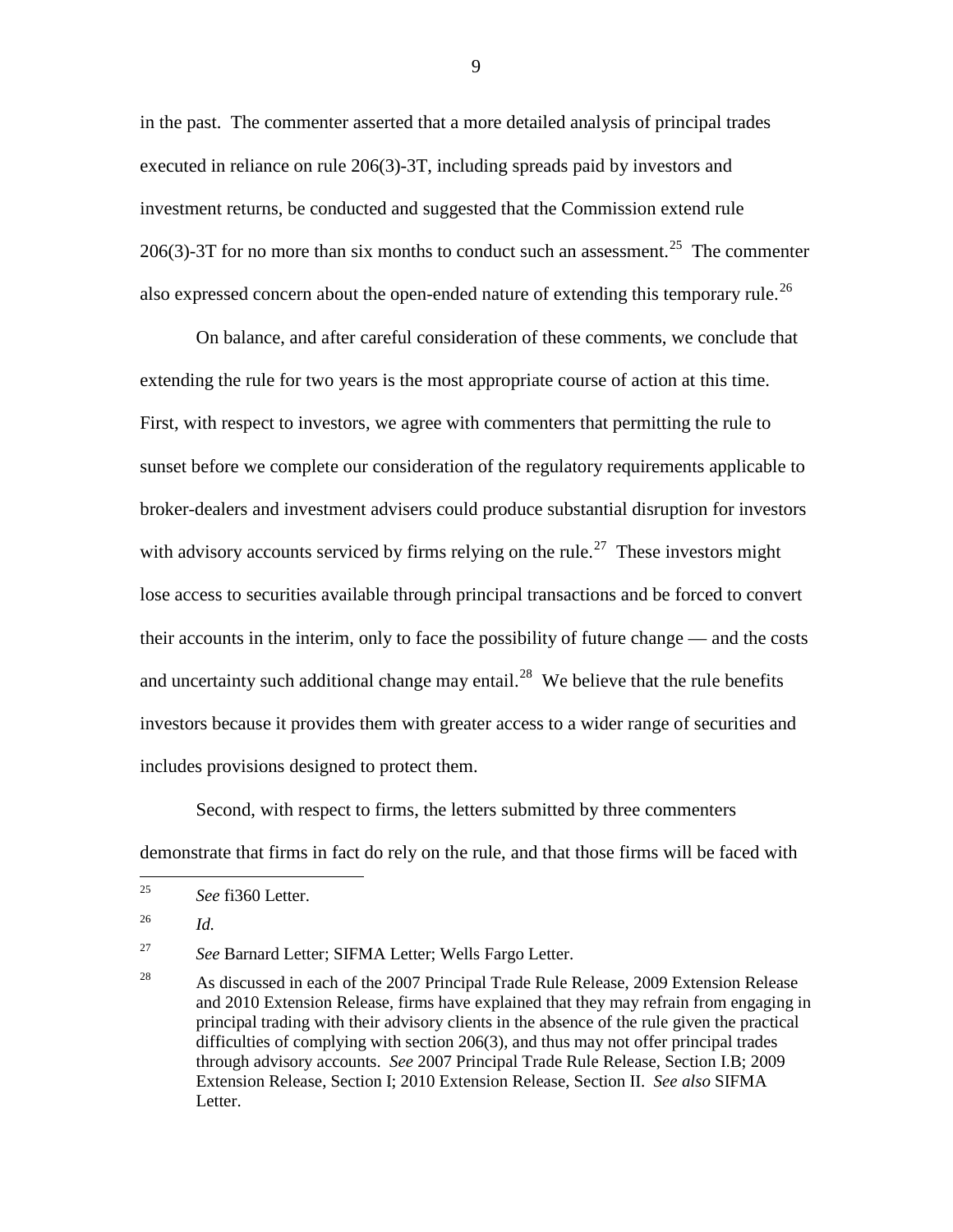uncertainty and disruption of operations should the rule expire just as the Commission is engaging in a comprehensive review process that may ultimately produce different regulatory requirements.<sup>29</sup> One commenter that represents securities firms provided data showing that a substantial number of accounts and volume of trades would be affected by a change in the rule.<sup>30</sup> This disruption will be avoided if the rule remains available while we engage in our broader consideration of the regulatory requirements applicable to broker-dealers and investment advisers.

We believe that the requirements of rule 206(3)-3T, coupled with regulatory oversight, will adequately protect advisory clients for an additional limited period of time while we consider more broadly the regulatory requirements applicable to broker-dealers and investment advisers.<sup>31</sup> In the 2010 Extension Proposing Release, we discussed certain compliance issues identified by the Office of Compliance, Inspections and Examinations.<sup>[32](#page-9-3)</sup> One matter identified in the staff's review resulted in a settlement of an enforcement proceeding and other matters continue to be reviewed by the staff.<sup>[33](#page-9-4)</sup> We are sensitive to the concerns regarding compliance issues with respect to rule

<span id="page-9-5"></span><span id="page-9-0"></span> <sup>29</sup> *See* FSI Letter; SIFMA Letter; Wells Fargo Letter.

<span id="page-9-1"></span><sup>30</sup> *See* SIFMA Letter.

<span id="page-9-2"></span> $31$  In addition, rule 206(3)-3T(b) provides that the rule does not relieve an investment adviser from acting in the best interests of its clients, or from any obligation that may be imposed by sections 206(1) or (2) of the Advisers Act or any other applicable provisions of the federal securities laws.

<span id="page-9-3"></span><sup>32</sup> *See* 2010 Extension Proposing Release, Section II (discussing certain compliance issues identified by the Office of Compliance Inspections and Examinations with respect to the requirements of section 206(3) or rule 206(3)-3T and noting that the staff did not identify any instances of "dumping" as part of its review).

<span id="page-9-4"></span><sup>33</sup> *See In the Matter of Feltl & Company, Inc.,* Investment Advisers Act Release No. 3325 (Nov. 28, 2011) (settled order finding, among other things, violations of section 206(3) of the Advisers Act for certain principal transactions and section 206(4) of the Advisers Act and rule 206(4)-7 thereunder for failure to adopt written policies and procedures reasonably designed to prevent violations of the Advisers Act and its rules).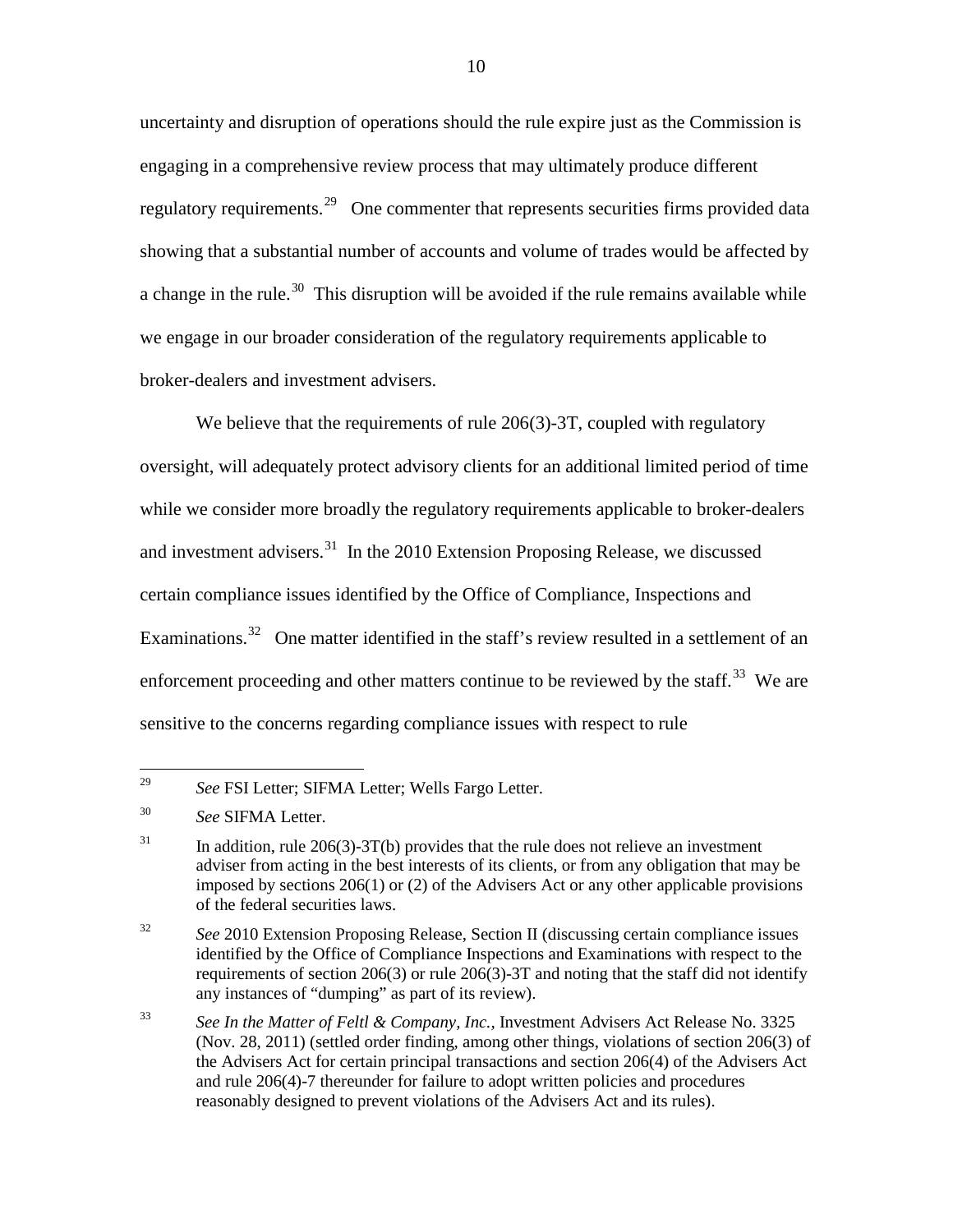206(3)-3T raised by one commenter.<sup>34</sup> Since 2010 and throughout the period of the extension, the staff has and will continue to examine firms that engage in principal transactions and will take appropriate action to help ensure that firms are complying with section 206(3) or rule 206(3)-3T (as applicable), including possible enforcement action.

We received four comment letters specifically addressing the duration of our proposed extension of rule  $206(3)$ -3T.<sup>[35](#page-10-1)</sup> Three of these commenters expressed support for extending the rule for an additional two years, although two of these commenters suggested that an extension of five years would be more appropriate.<sup>36</sup> One commenter opposed extending the rule for more than a six-month period, during which the rule's effectiveness could be further assessed. $37$ 

As we noted in the Proposing Release, we believe that the rule's sunset date should be extended only for a limited amount of time.<sup>[38](#page-10-4)</sup> That period of time, however, must be long enough to permit us to engage in any rulemaking prompted by our broader review of regulatory requirements applicable to investment advisers and broker-dealers. We do not believe that six months is long enough to engage in this process, and we do not believe that it is appropriate at this time to extend the temporary rule for an additional five years. We are sensitive to comments regarding the duration of the extension and the uncertainty caused by extending a temporary rule, but we believe that a two-year extension is necessary to provide investors uninterrupted access to securities available

<span id="page-10-1"></span><sup>35</sup> *See* fi360 Letter; FSI Letter; SIFMA Letter; Wells Fargo Letter.

<span id="page-10-0"></span> <sup>34</sup> *See* fi360 Letter.

<span id="page-10-2"></span><sup>36</sup> *See* FSI Letter; SIFMA Letter; Wells Fargo Letter. Two of these commenters also recommended that the rule should ultimately be made permanent. *See* FSI Letter; SIFMA Letter.

<span id="page-10-3"></span><sup>37</sup> *See* fi360 Letter.

<span id="page-10-4"></span><sup>38</sup> *See* Proposing Release, Section II.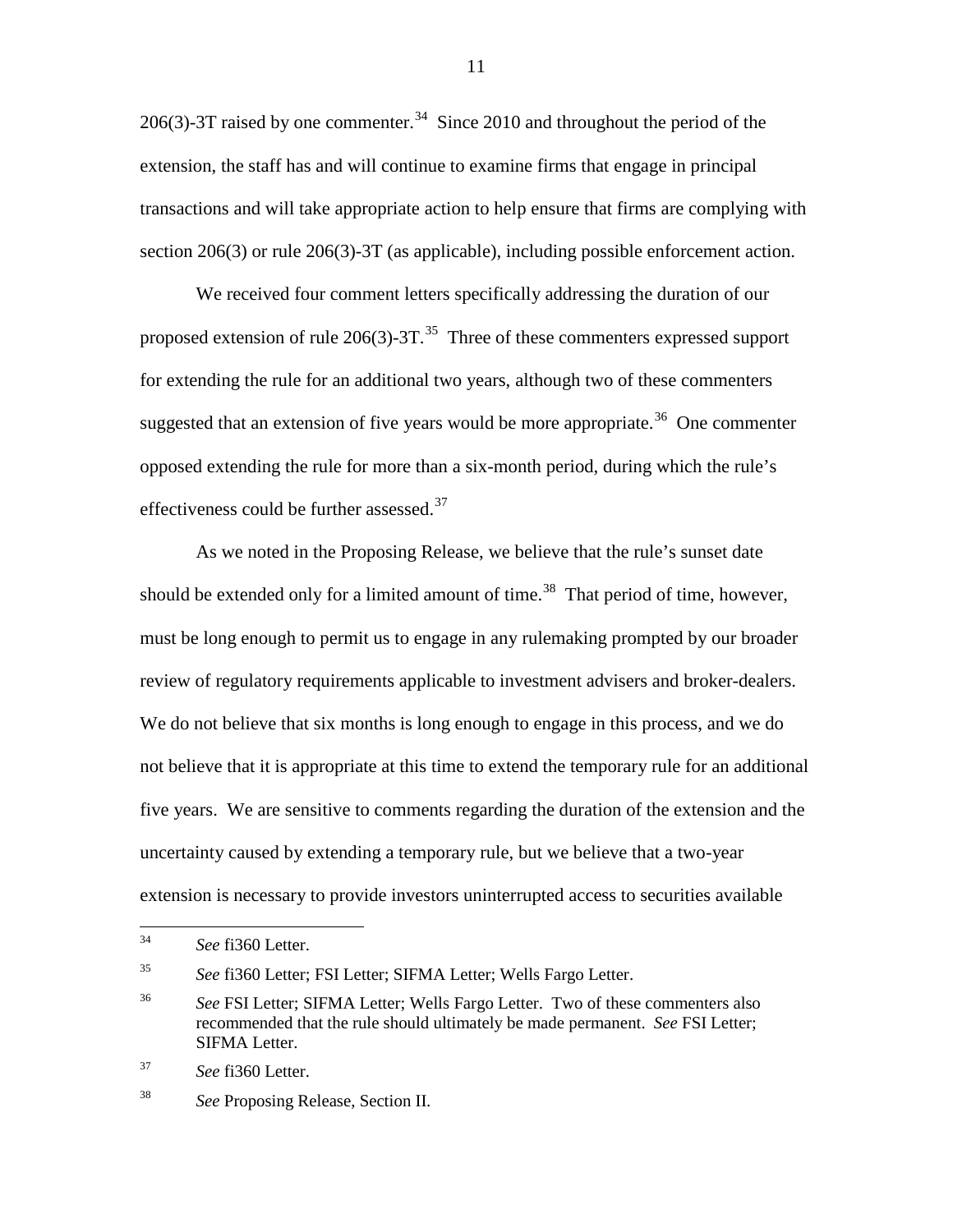through principal trades and to provide us adequate time to engage in any rulemaking or other process.

Three commenters addressed the question of whether we should consider changing the requirements for adviser disclosures to have registered advisers provide more information to us and their clients about whether they are relying on rule  $206(3)$ -3T.<sup>39</sup> Each of these commenters asserted that additional requirements for adviser disclosures are unnecessary, noting that certain additional disclosures may be redundant, and that current disclosures appear to be adequate.<sup>[40](#page-11-1)</sup> We are not adopting amendments requiring additional adviser disclosures at this time, but will consider the need for such disclosures in future rulemakings or other processes as necessary.<sup>[41](#page-11-2)</sup>

As noted above, one commenter suggested that there be a more detailed analysis of data, including spreads paid and investor returns.<sup>42</sup> These factors are relevant to principal trades in general, and are not specific to rule 206(3)-3T. This commenter also raised the concern that the Commission may ultimately apply a "uniform" fiduciary standard to broker-dealers and investment advisers in two different ways. $43$  These comments pertain to our broader consideration of the regulatory requirements applicable

- <span id="page-11-2"></span><sup>41</sup> *See supra* note 25.
- <span id="page-11-3"></span><sup>42</sup> *See* fi360 Letter.

<span id="page-11-0"></span> <sup>39</sup> *See* FSI Letter; SIFMA Letter; Wells Fargo Letter. *See also* Proposing Release, Section III (requesting comment on whether we should consider changing the requirements in Form ADV for adviser disclosures to have registered advisers provide more information to us and their clients about whether they are relying on the rule).

<span id="page-11-1"></span><sup>40</sup> *See* FSI Letter; SIFMA Letter; Wells Fargo Letter.

<span id="page-11-4"></span><sup>43</sup> *See* fi360 Letter. We note that the standard of care to which advisers are subject and the duties they owe clients are in no way diminished by their reliance on rule 206(3)-3T. *See supra* note 30.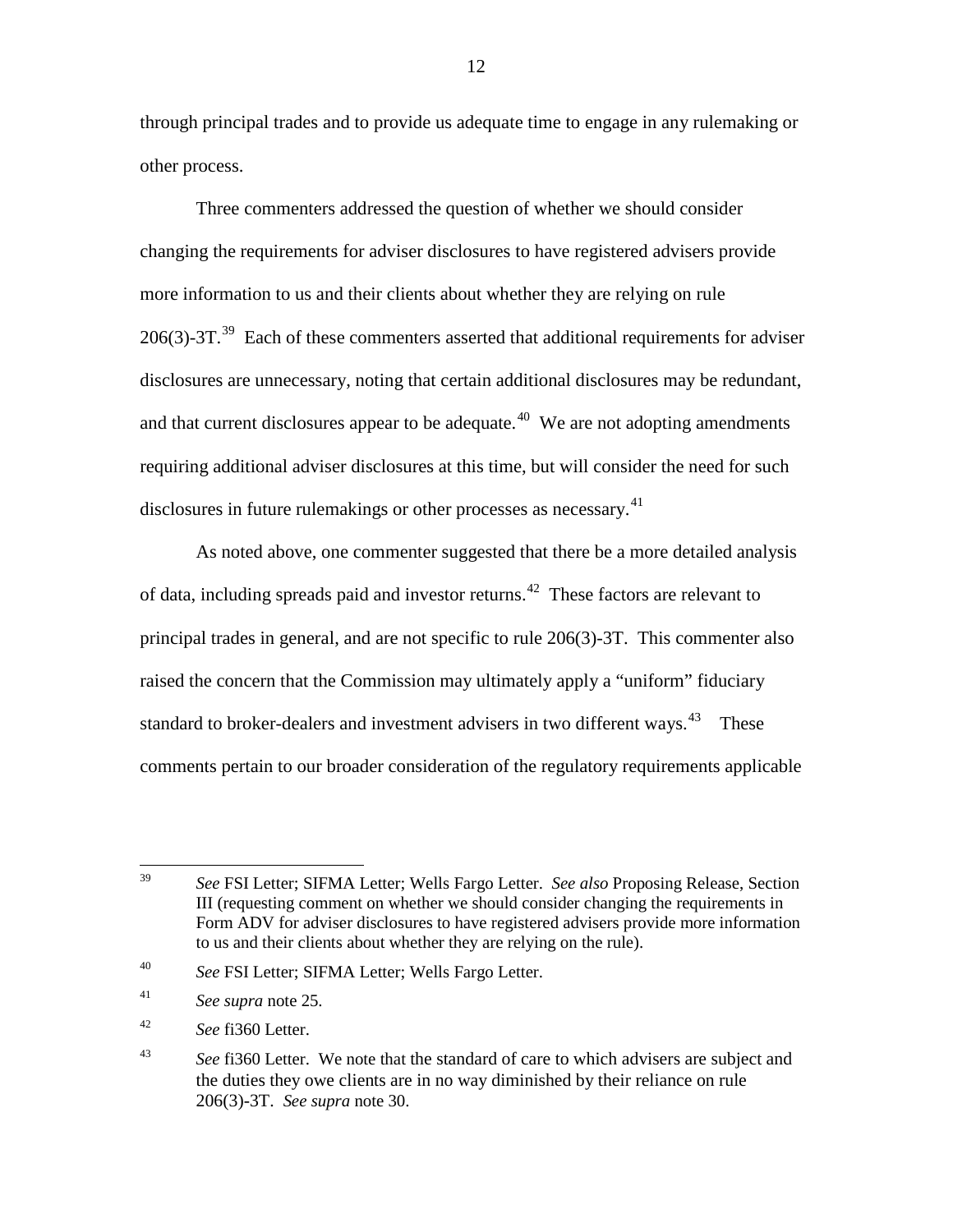to broker-dealers and investment advisers, and we will consider these comments in conducting this broader review.

# **III. Certain Administrative Law Matters**

The amendment to rule 206(3)-3T is effective on December 28, 2012. The Administrative Procedure Act generally requires that an agency publish a final rule in the Federal Register not less than 30 days before its effective date.<sup>44</sup> However, this requirement does not apply if the rule is a substantive rule which grants or recognizes an exemption or relieves a restriction, or if the rule is interpretive.<sup>45</sup> Rule 206(3)-3T is a rule that recognizes an exemption and relieves a restriction and in part has interpretive aspects.

# **IV. Paperwork Reduction Act**

Rule 206(3)-3T contains "collection of information" requirements within the meaning of the Paperwork Reduction Act of 1995.<sup>[46](#page-12-2)</sup> The Office of Management and Budget ("OMB") last approved the collection of information with an expiration date of May 31, 2014. An agency may not conduct or sponsor, and a person is not required to respond to, a collection of information unless it displays a currently valid OMB control number. The title for the collection of information is: "Temporary rule for principal trades with certain advisory clients, rule 206(3)-3T" and the OMB control number for the collection of information is 3235-0630. The Proposing Release solicited comments on our PRA estimates, but we did not receive comment on them.<sup>[47](#page-12-3)</sup>

<span id="page-12-0"></span> $^{44}$  5 U.S.C. 553(d).

<span id="page-12-1"></span><sup>45</sup> *Id.*

<span id="page-12-2"></span> $^{46}$  44 U.S.C. 3501 et seq.

<span id="page-12-3"></span><sup>47</sup> *See* Proposing Release, Section IV.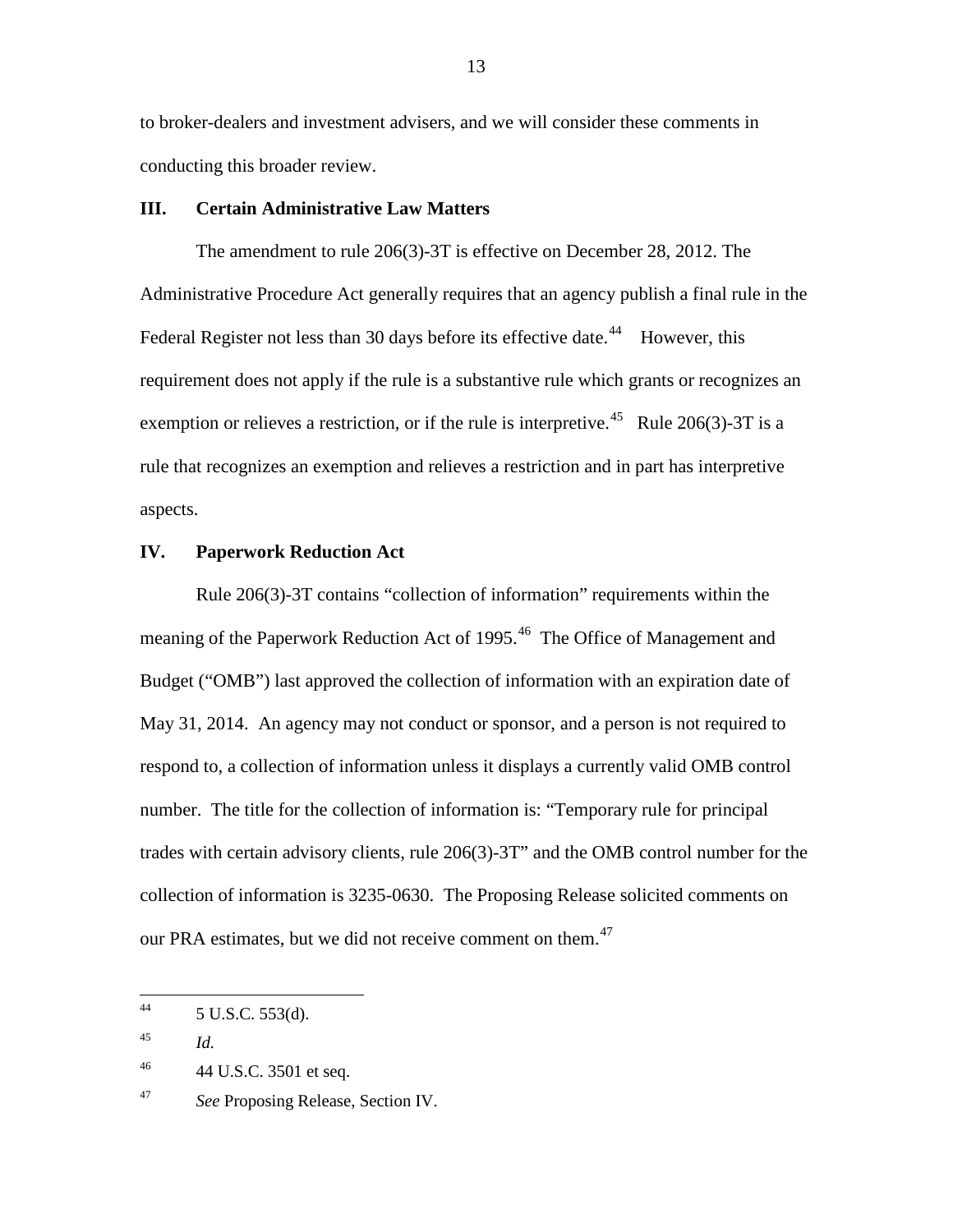The amendment to the rule we are adopting today – to extend rule 206(3)-3T's sunset date for two years – does not affect the current annual aggregate estimated hour burden of 378,992 hours.<sup>48</sup> Therefore, we are not revising the Paperwork Reduction Act burden and cost estimates submitted to OMB as a result of this amendment.

#### **V. Economic Analysis**

# **A. Introduction**

We are sensitive to the costs and benefits of our rules. The discussion below addresses the costs and benefits of extending rule 206(3)-3T's sunset date for two years, as well as the effect of the extension on the promotion of efficiency, competition, and capital formation as required by section  $202(c)$  of the Advisers Act.<sup>[49](#page-13-1)</sup>

Rule 206(3)-3T provides an alternative means for investment advisers that are registered with the Commission as broker-dealers to meet the requirements of section 206(3) of the Advisers Act when they act in a principal capacity in transactions with their non-discretionary advisory clients. Other than extending the rule's sunset date for two additional years, we are not modifying the rule from its current form. We previously considered and discussed the economic analysis of rule 206(3)-3T in its current form in the 2007 Principal Trade Rule Release, the 2009 Extension Release, and the 2010 Extension Release. [50](#page-13-2) 

<span id="page-13-3"></span><span id="page-13-0"></span> <sup>48</sup> *See Proposed Collection; Comment Request*, 75 FR 82416 (Dec. 30, 2010); *Submission for OMB Review; Comment Request*, 76 FR 13002 (Mar. 9, 2011).

<span id="page-13-1"></span><sup>&</sup>lt;sup>49</sup> 15 U.S.C. 80b-2(c). Section 202(c) of the Advisers Act mandates that the Commission, when engaging in rulemaking that requires it to consider or determine whether an action is necessary or appropriate in the public interest, consider, in addition to the protection of investors, whether the action will promote efficiency, competition, and capital formation.

<span id="page-13-2"></span><sup>50</sup> *See* 2007 Principal Trade Rule Release, Sections VI-VII; 2009 Extension Release, Sections V-VI; 2010 Extension Release, Sections V-VI.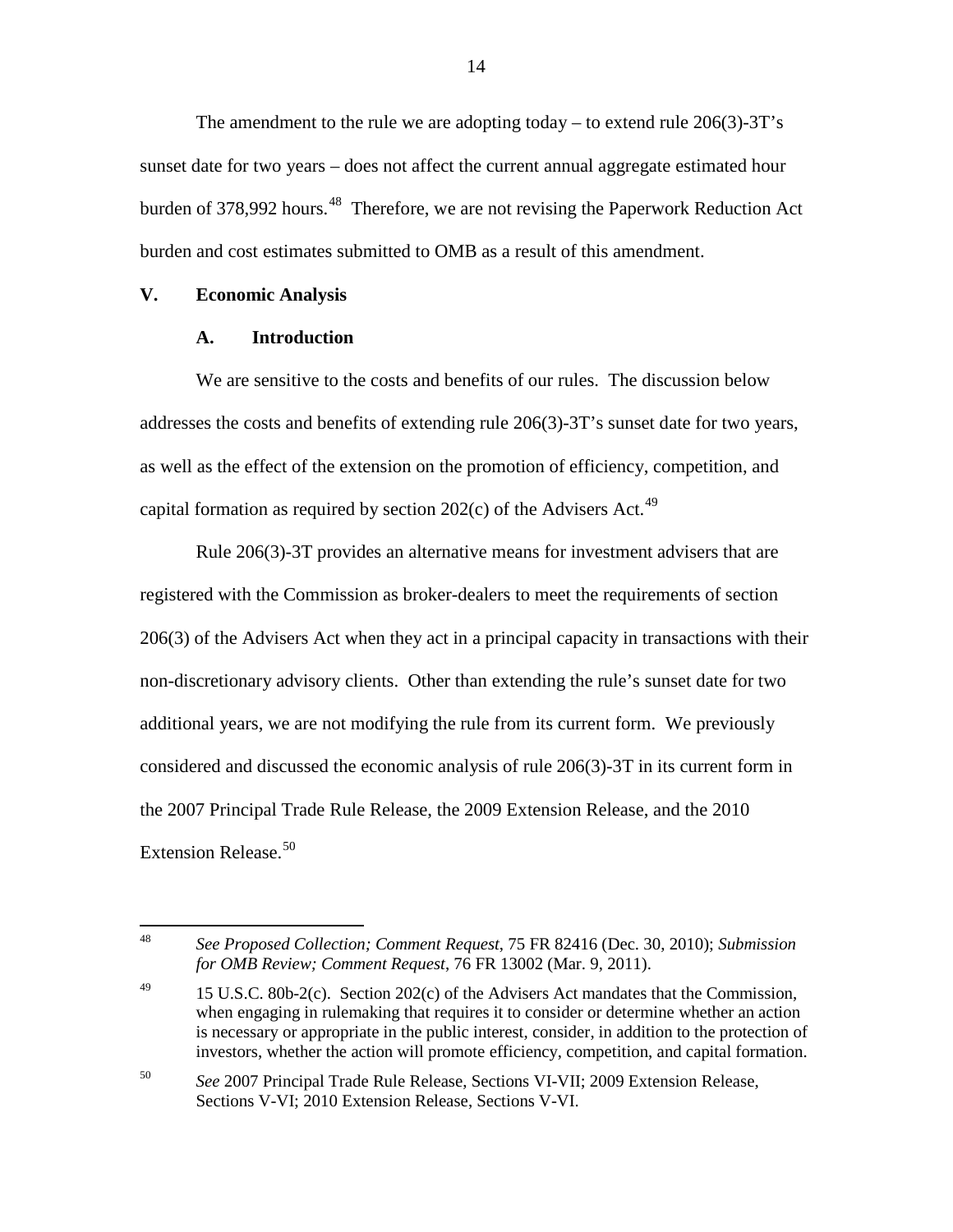The baseline for the following analysis of the benefits and costs of the amendment is the situation in existence today, in which investment advisers that are registered with us as broker-dealers can choose to use rule 206(3)-3T as an alternative means to comply with section 206(3) of the Advisers Act when engaging in principal transactions with their non-discretionary advisory clients. The amendment, which will extend rule 206(3)-3T's sunset date by two additional years, will affect investment advisers that are registered with us as broker-dealers and engage in, or may consider engaging in, principal transactions with non-discretionary advisory clients, as well as the non-discretionary advisory clients of these firms that engage in, or may consider engaging in, principal transactions. The extent to which firms currently rely on the rule is unknown.<sup>51</sup> Past comment letters have indicated that since its implementation in 2007, both large and small advisers have relied upon the rule.<sup>[52](#page-14-1)</sup> A recent letter submitted by one commenter describes survey results of several of its members that rely on the rule.<sup>[53](#page-14-2)</sup>

#### **B. Benefits and Costs of Rule 206(3)-3T**

As stated in previous releases, we believe the principal benefit of rule 206(3)-3T is that it maintains investor choice among different types of accounts and protects the interests of investors. Rule 206(3)-3T also provides a lower cost and more efficient alternative for an adviser that is registered with us as a broker-dealer to comply with the

<span id="page-14-0"></span><sup>&</sup>lt;sup>51</sup> As of November 1, 2012, we estimate that there are 491 registered investment advisers that also are registered broker-dealers. Based on IARD data as of November 1, 2012, we estimate that there are approximately 100 registered advisers that also are registered as broker-dealers that have non-discretionary advisory accounts and that engage in principal transactions.

<span id="page-14-1"></span><sup>52</sup> *See* Comment Letter of Securities Industry and Financial Markets Association (Dec. 20, 2010); Comment Letter of Winslow, Evans & Crocker (Dec. 8, 2009) ("Winslow, Evans & Crocker Letter"); Comment Letter of Bank of America Corporation (Dec. 20, 2010) ("Bank of America Letter").

<span id="page-14-2"></span><sup>53</sup> *See supra* notes [18,](#page-6-4) [20.](#page-7-6)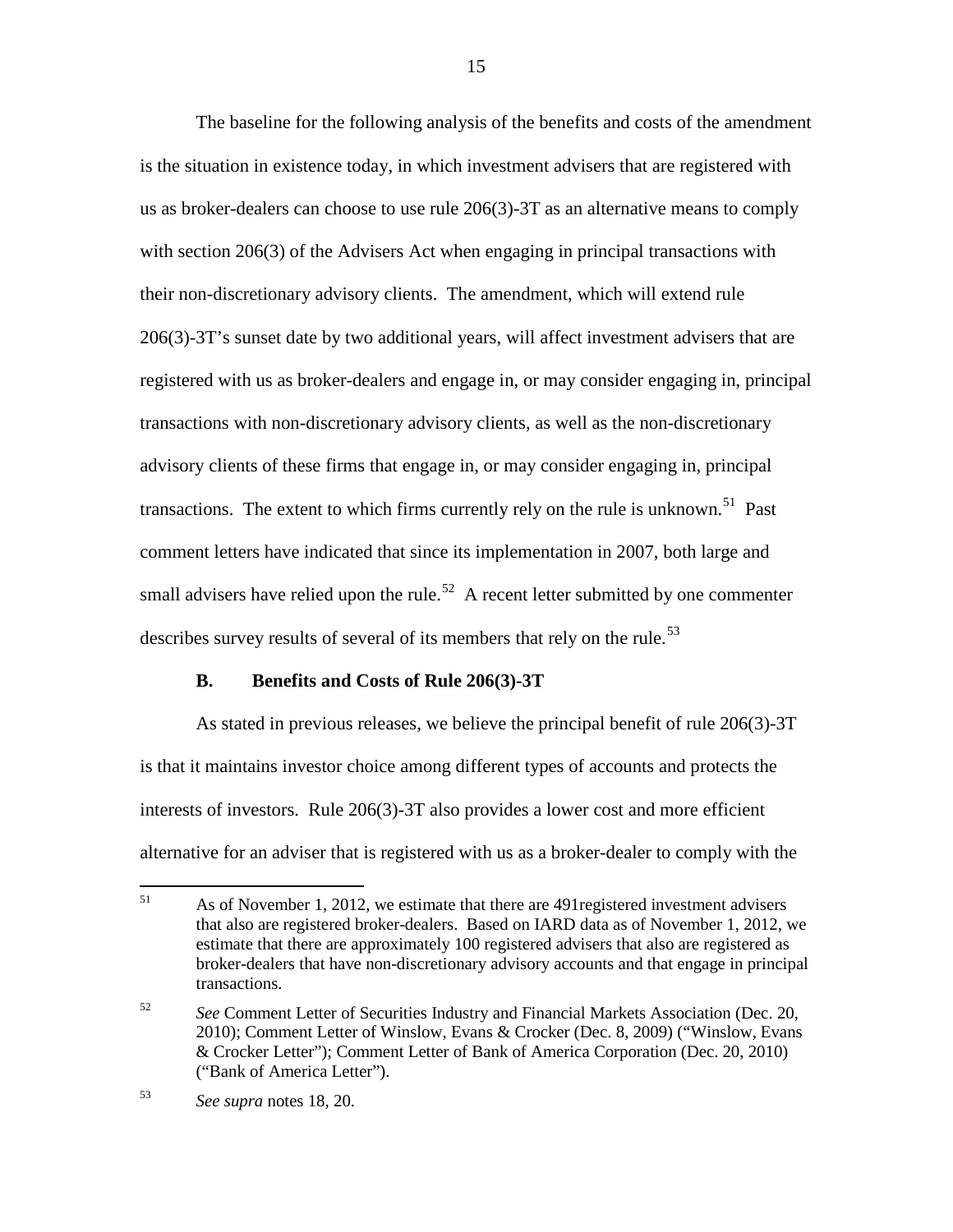requirements of section 206(3) of the Advisers Act. This, in turn, may provide nondiscretionary advisory clients greater access to a wider range of securities. Nondiscretionary advisory clients also benefit from the protections of the sales practice rules of the Securities Exchange Act of 1934 (the "Exchange Act") and the relevant selfregulatory organization(s) and the fiduciary duties and other obligations imposed by the Advisers Act. Greater access to a wider range of securities may also allow nondiscretionary advisory clients to better allocate capital. In the long term, the more efficient allocation of capital may lead to an increase in capital formation.

We received one comment on our economic analysis.<sup>[54](#page-15-0)</sup> The commenter questioned the importance of investor choice as the principal benefit of rule  $206(3)$ -3T.<sup>55</sup> We continue to believe that providing non-discretionary advisory clients with greater access to a wider range of securities is beneficial. As we have previously stated, many clients wish to access the securities inventory of a diversified broker-dealer through their non-discretionary advisory accounts.<sup>56</sup> We believe that it is appropriate to preserve investors' access to the securities available through principal transactions made in reliance on rule 206(3)-3T while consideration of the regulatory requirements applicable to broker-dealers and investment advisers is ongoing.

Also, in connection with the 2010 extension of the rule, one commenter had disagreed with a number of the benefits of rule 206(3)-3T described above, but did not

<span id="page-15-0"></span> <sup>54</sup> *See* fi360 Letter.

<span id="page-15-1"></span><sup>55</sup> *Id.*

<span id="page-15-2"></span><sup>56</sup> *See* 2007 Principal Trade Rule Release, Section I.B.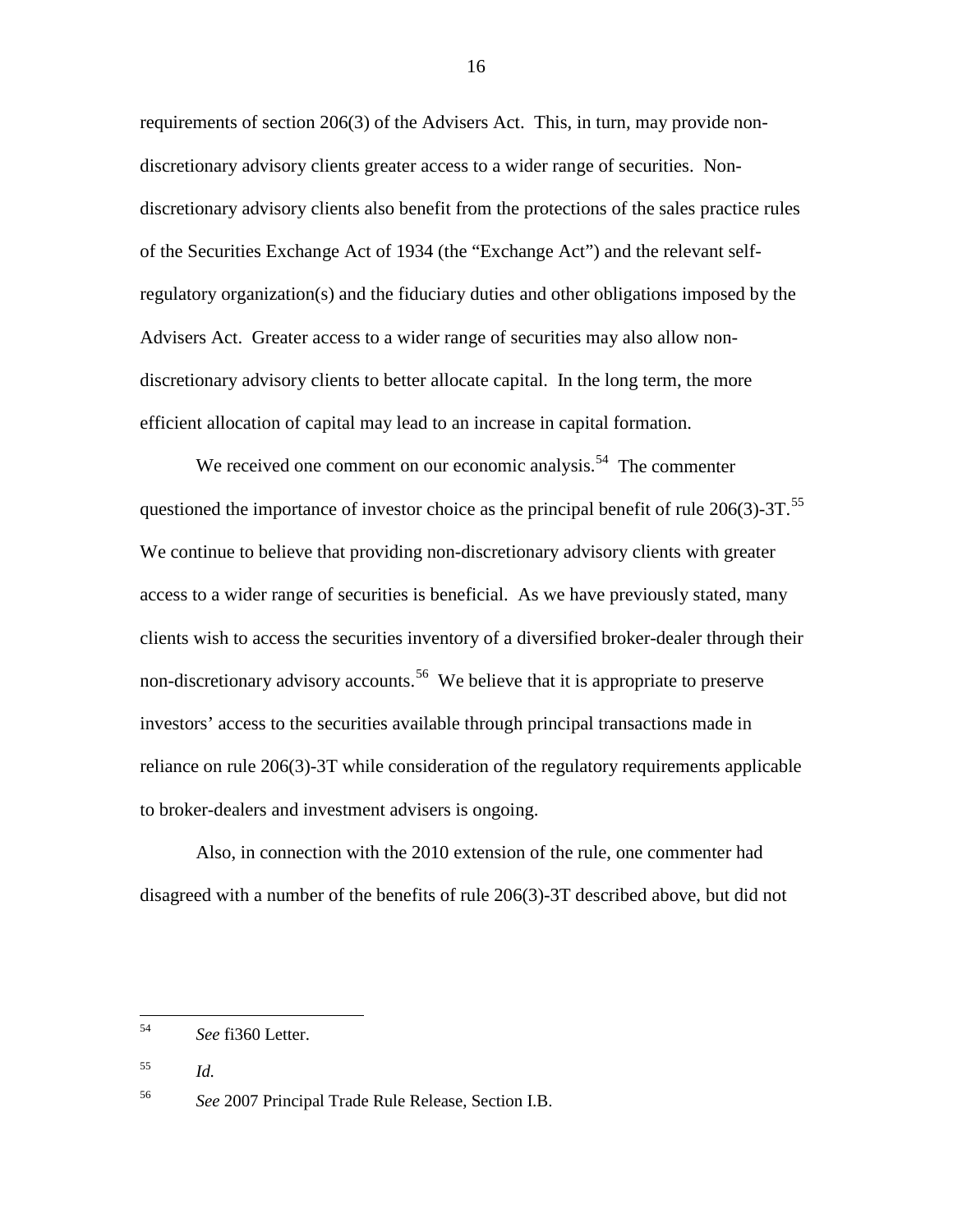provide any specific data, analysis, or other information in support of its comment.<sup>[57](#page-16-0)</sup> That commenter argued that rule 206(3)-3T would impede, rather than promote, capital formation because it would lead to "more numerous and more severe violations…of the trust placed by individual investors in their trusted investment adviser."<sup>58</sup> While we understand the view that numerous and severe violations of trust could impede capital formation, we have not seen any evidence that rule 206(3)-3T has caused this result. The staff has not identified instances where an adviser has used the temporary rule to "dump" unmarketable securities or securities that the adviser believes may decline in value into an advisory account, a harm that section 206(3) and the conditions and limitations of rule 206(3)-3T are designed to redress.<sup>59</sup> No commenter provided any substantive or specific evidence to contradict our previous conclusion that the rule benefits investors, and we continue to believe that the rule provides those benefits.<sup>[60](#page-16-3)</sup>

We also received comments on the 2007 Principal Trade Rule Release from commenters who opposed the limitation of the temporary rule to investment advisers that are registered with us as broker-dealers, as well as to accounts that are subject to both the Advisers Act and Exchange Act as providing a competitive advantage to investment

<span id="page-16-0"></span> <sup>57</sup> *See* Comment Letter of the National Association of Personal Financial Advisors (Dec. 20, 2010) ("NAPFA Letter") (questioning the benefits of the rule in: (1) Providing protections of the sales practice rules of the Exchange Act and the relevant selfregulatory organizations; (2) allowing non-discretionary advisory clients of advisory firms that are also registered as broker-dealers to have easier access to a wider range of securities which, in turn, should continue to lead to increased liquidity in the markets for these securities; (3) maintaining investor choice; and (4) promoting capital formation).

<span id="page-16-1"></span><sup>58</sup> *See id*.

<span id="page-16-2"></span><sup>59</sup> *See supra* note [32.](#page-9-5)

<span id="page-16-3"></span><sup>60</sup> *See* 2007 Principal Trade Rule Release, Section VI.C; 2009 Extension Release, Section V; 2010 Extension Release, Section V.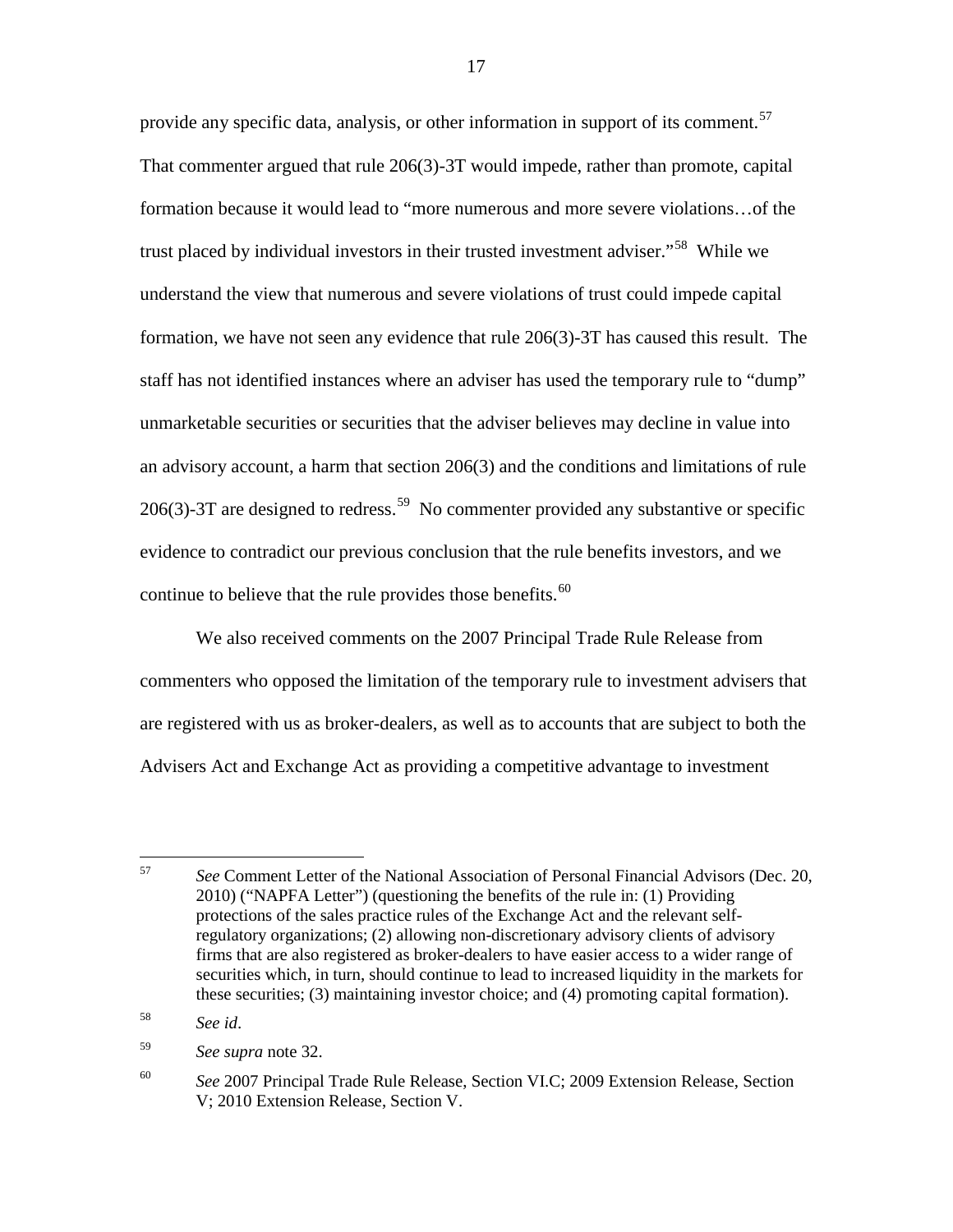advisers that are registered with us as broker-dealers.<sup>[61](#page-17-0)</sup> Based on our experience with the rule to date, and as we noted in previous releases, we have no reason to believe that broker-dealers (or affiliated but separate investment advisers and broker-dealers) are put at a competitive disadvantage to advisers that are themselves also registered as broker-dealers.<sup>[62](#page-17-1)</sup> Commenters on the Proposing Release did not address this specific issue, but we intend to continue to evaluate the effects of the rule on efficiency, competition, and capital formation in connection with our broader consideration of the regulatory requirements applicable to broker-dealers and investment advisers.

As we discussed in previous releases, there are also several costs associated with rule 206(3)-3T, including the operational costs associated with complying with the rule.<sup>[63](#page-17-2)</sup> In the 2007 Principal Trade Rule Release, we presented estimates of the costs of each of the rule's disclosure elements, including: prospective disclosure and consent; transactionby-transaction disclosure and consent; transaction-by-transaction confirmations; and the annual report of principal transactions. We also provided estimates for the following related costs of compliance with rule 206(3)-3T: (i) The initial distribution of prospective disclosure and collection of consents; (ii) systems programming costs to ensure that trade confirmations contain all of the information required by the rule; and (iii) systems programming costs to aggregate already-collected information to generate compliant principal transactions reports. Although one commenter noted that the Commission's cost analysis had remained unchanged, we do not believe the extension we are adopting

<span id="page-17-0"></span> <sup>61</sup> *See* Comment Letter of the Financial Planning Association (Nov. 30, 2007); Comment Letter of the American Bar Association, section of Business Law's Committee on Federal Regulation of Securities (Apr. 18, 2008). *See also* 2009 Extension Release, Section VI.

<span id="page-17-1"></span><sup>62</sup> *See* 2009 Extension Release, Section VI; 2010 Extension Release, Section VI.

<span id="page-17-2"></span><sup>63</sup> *See supra* note [50.](#page-13-3)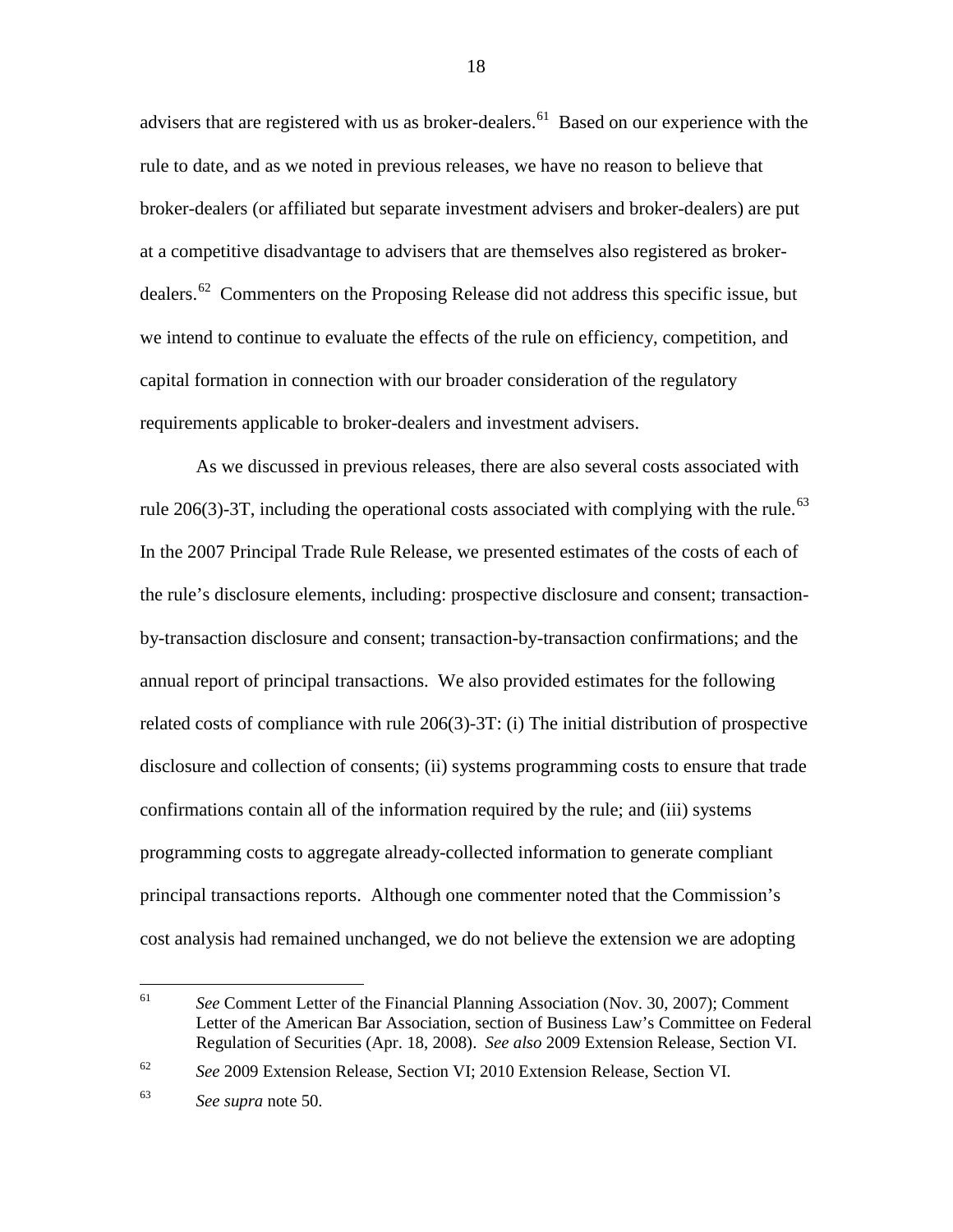today materially affects the cost estimates associated with the rule.<sup>64</sup> The commenter did not provide supporting data discrediting the cost analysis we presented in the 2007 Principal Trade Rule Release.<sup>65</sup>

# **C. Benefits and Costs of the Extension**

In addition to the benefits of rule 206(3)-3T described above and in previous releases, we believe there are benefits to extending the rule's sunset date for an additional two years. The temporary extension of rule 206(3)-3T will have the benefit of providing the Commission with additional time to consider principal trading as part of the broader consideration of the regulatory requirements applicable to broker-dealers and investment advisers without causing disruption to the firms and clients relying on the rule.

One alternative to the extension of the rule's sunset date would be to let the temporary rule sunset on its current sunset date, and so preclude investment advisers from engaging in principal transactions with their advisory clients unless in compliance with the requirements of section 206(3) of the Advisers Act. As explained in the 2010 Extension Release, if we did not extend rule 206(3)-3T's sunset date, firms currently relying on the rule would be required to restructure their operations and client relationships on or before the rule's current expiration date — potentially only to have to do so again later (first when the rule sunsets or is modified, and again if we adopt a new approach in connection with our broader consideration of the regulatory requirements

<span id="page-18-0"></span> <sup>64</sup> *See* 2007 Principal Trade Rule Release, Section VI.D. In the 2007 Principal Trade Rule Release, we estimated the total overall costs, including estimated costs for all eligible advisers and eligible accounts, relating to compliance with rule 206(3)-3T to be \$37,205,569.

<span id="page-18-1"></span><sup>65</sup> *See* fi360 Letter.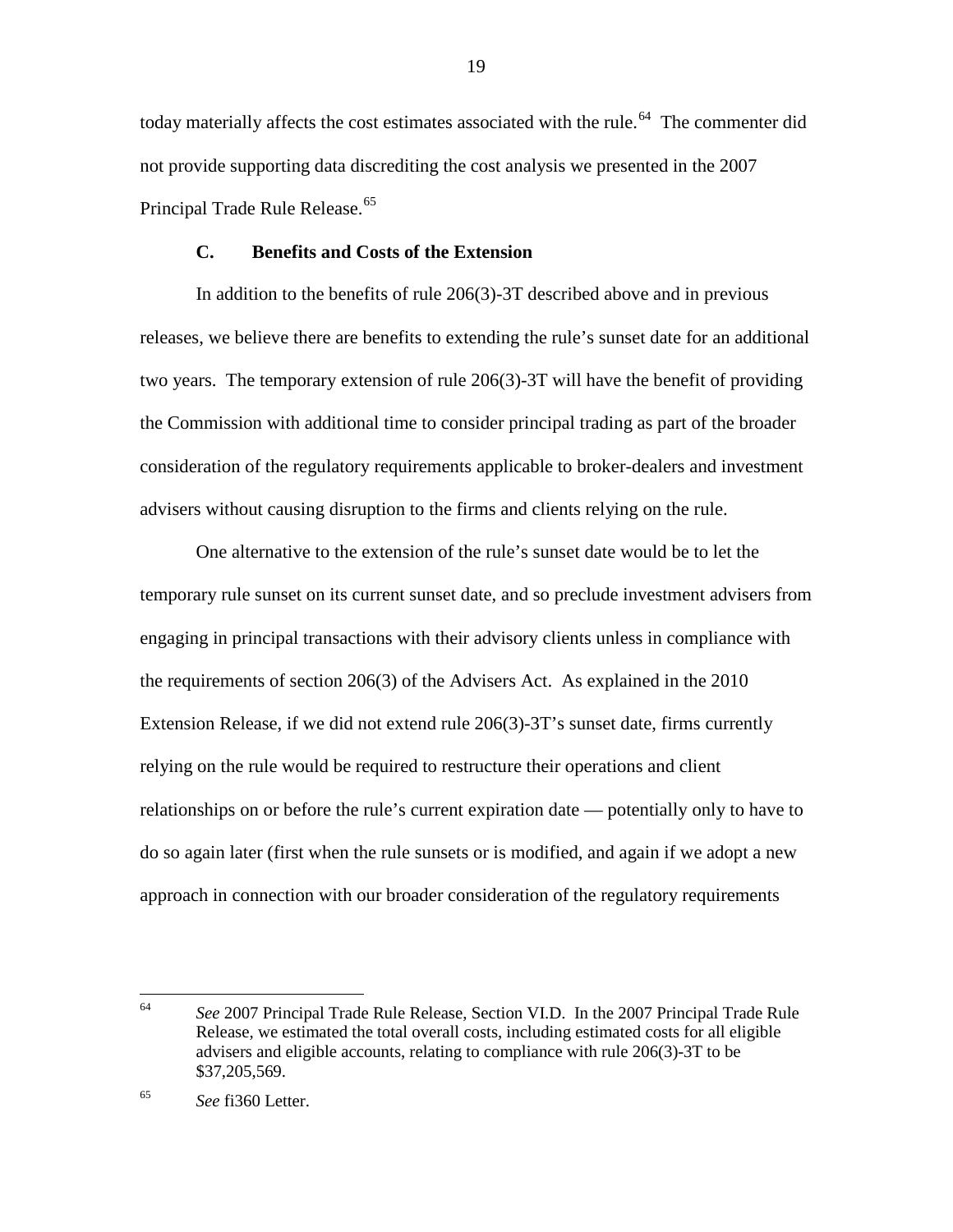applicable to broker-dealers and investment advisers).  $^{66}$  As a result of the two-year extension of the rule's sunset date, firms relying on the rule will continue to be able to offer clients and prospective clients the same level of access to certain securities on a principal basis and will not need to incur the cost of adjusting to a new set of rules or abandoning the systems established to comply with the current rule during this two-year period. The extension of the rule will also permit non-discretionary advisory clients who have had greater access to certain securities because of their advisers' reliance on the rule to trade on a principal basis to continue to have the same level of access to those securities without disruption.

Although we did not receive any comments on the rule's compliance costs, we recognize that, as a result of our amendment, firms relying on the rule will incur the costs associated with complying with the rule for two additional years. We also recognize that a temporary rule, by nature, creates long-term uncertainty, which in turn, may result in a reduced ability of firms to coordinate and plan future business activities.<sup>[67](#page-19-1)</sup> However, we believe that it would be premature to allow the rule to sunset or to adopt the rule on a permanent basis while consideration of the regulatory requirements applicable to brokerdealers and investment advisers is ongoing. We also considered extending the rule's sunset date for a period other than two years. Two commenters suggested an extension of five years, noting that this period of time would provide greater certainty for firms and more ample time for the Commission to consider its broader regulation of broker-dealers

<span id="page-19-0"></span> <sup>66</sup> *See* 2010 Extension Release, Section V.

<span id="page-19-1"></span> $67$  One of the two commenters who argued that the rule should eventually be made permanent specifically noted the uncertainty caused by the need for additional extensions in the future. *See* SIFMA Letter. We also received several comments in connection with prior extensions of the rule urging us to make the rule permanent to avoid such uncertainty*. See e.g.*, Winslow, Evans & Crocker Letter; Bank of America Letter.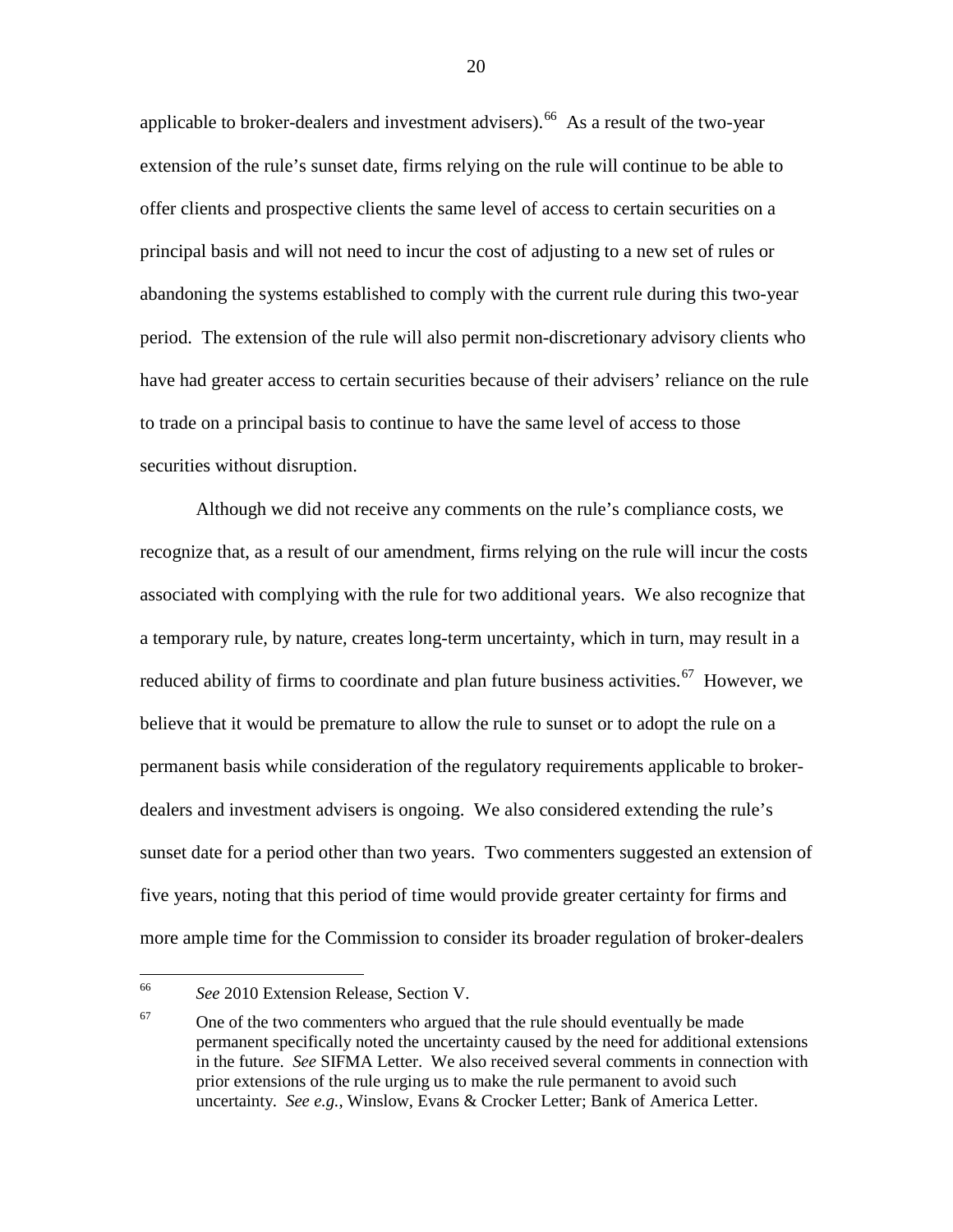and investment advisers. [68](#page-20-0) Another commenter stated that the rule should be extended for no more than six months.<sup>[69](#page-20-1)</sup> We do not believe that six months is long enough to engage in a review of the regulatory obligations of broker-dealers and investment advisers, and we do not believe that it is appropriate at this time to extend the temporary rule for an additional five years. Should our consideration of the fiduciary obligations and other regulatory requirements applicable to broker-dealers and investment advisers extend beyond the sunset date of the temporary rule, a longer period may be appropriate. On balance, however, we continue to believe that the two-year extension of rule 206(3)- 3T appropriately addresses the needs of firms and clients relying on the rule while preserving the Commission's ability to address principal trading as part of its broader consideration of the standards applicable to investment advisers and broker-dealers. We will continue to assess the rule's operation and impact along with intervening developments during the period of the extension.

# **VI. Final Regulatory Flexibility Act Analysis**

The Commission has prepared the following Final Regulatory Flexibility Analysis ("FRFA") regarding the amendment to rule  $206(3)$ -3T in accordance with 5 U.S.C. 604. We prepared and included an Initial Regulatory Flexibility Analysis ("IRFA") in the Proposing Release.<sup>[70](#page-20-2)</sup>

#### **A. Need for the Rule Amendment**

We are adopting an amendment to extend rule 206(3)-3T's sunset date for two years because we believe that it would be premature to require firms relying on the rule to

<span id="page-20-0"></span> <sup>68</sup> *See* SIFMA Letter; Wells Fargo Letter.

<span id="page-20-1"></span> $\frac{69}{70}$  *See* fi360 Letter.

<span id="page-20-2"></span>*See* Proposing Release, Section VII.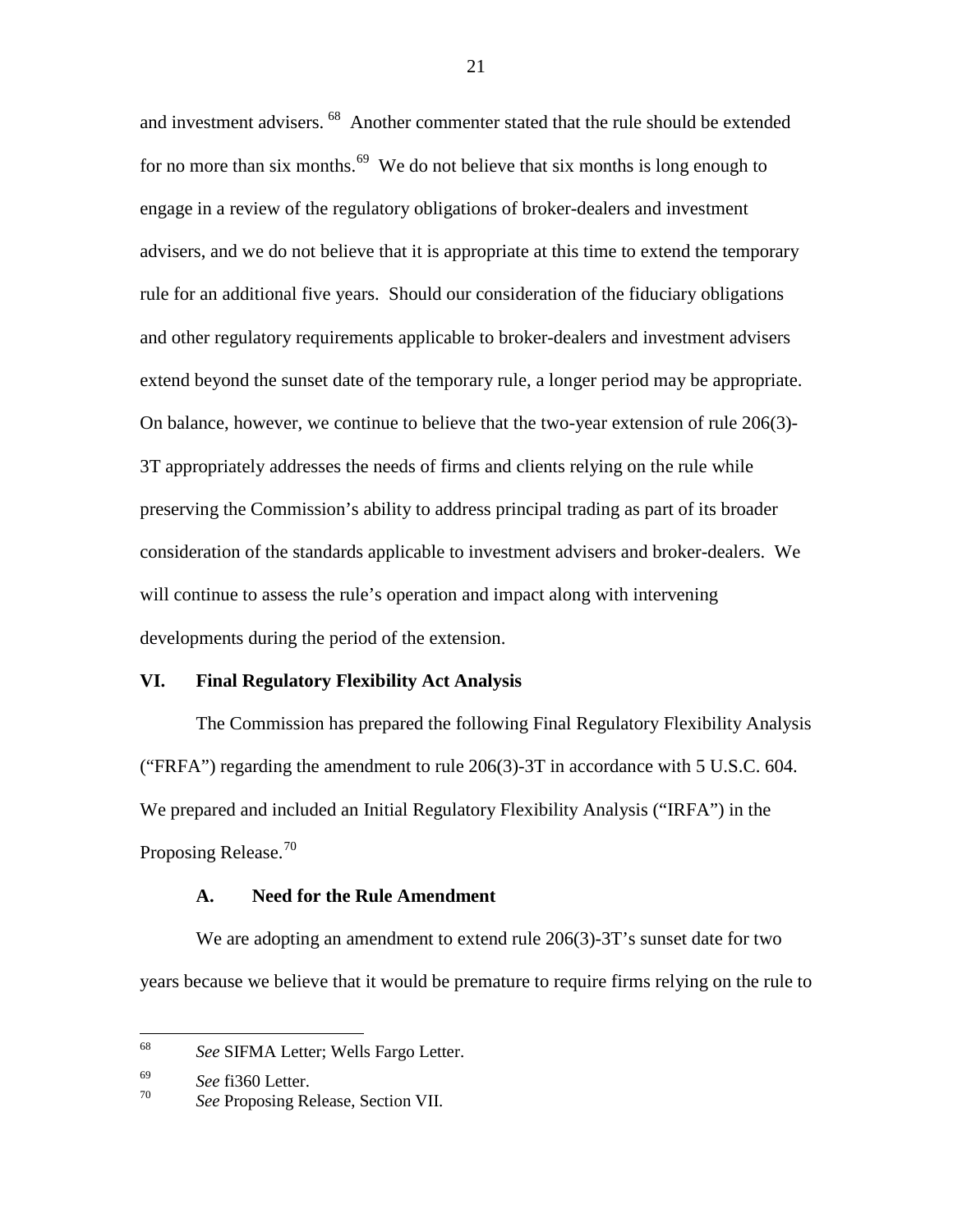restructure their operations and client relationships before we complete our broader consideration of the regulatory requirements applicable to broker-dealers and investment advisers. The objective of the amendment to rule 206(3)-3T, as discussed above, is to permit firms currently relying on rule 206(3)-3T to limit the need to modify their operations and relationships on multiple occasions before we complete our broader consideration of the regulatory requirements applicable to broker-dealers and investment advisers. Absent further action by the Commission, the rule will sunset on December 31, 2012.

We are amending rule 206(3)-3T pursuant to sections 206A and 211(a) of the Advisers Act [15 U.S.C. 80b-6a and 15 U.S.C. 80b-11(a)].

#### **B. Significant Issues Raised by Public Comments**

We did not receive any comment letters related to our IRFA.

#### **C. Small Entities Subject to the Rule**

Rule 206(3)-3T is an alternative method of complying with Advisers Act section 206(3) and is available to all investment advisers that: (i) Are registered as broker-dealers under the Exchange Act; and (ii) effect trades with clients directly or indirectly through a broker-dealer controlling, controlled by or under common control with the investment adviser, including small entities. Under Advisers Act rule 0-7, for purposes of the Regulatory Flexibility Act an investment adviser generally is a small entity if it: (i) Has assets under management of less than \$25 million; (ii) did not have total assets of \$5 million or more on the last day of its most recent fiscal year; and (iii) does not control, is not controlled by, and is not under common control with another investment adviser that has assets under management of \$25 million or more, or any person (other than a natural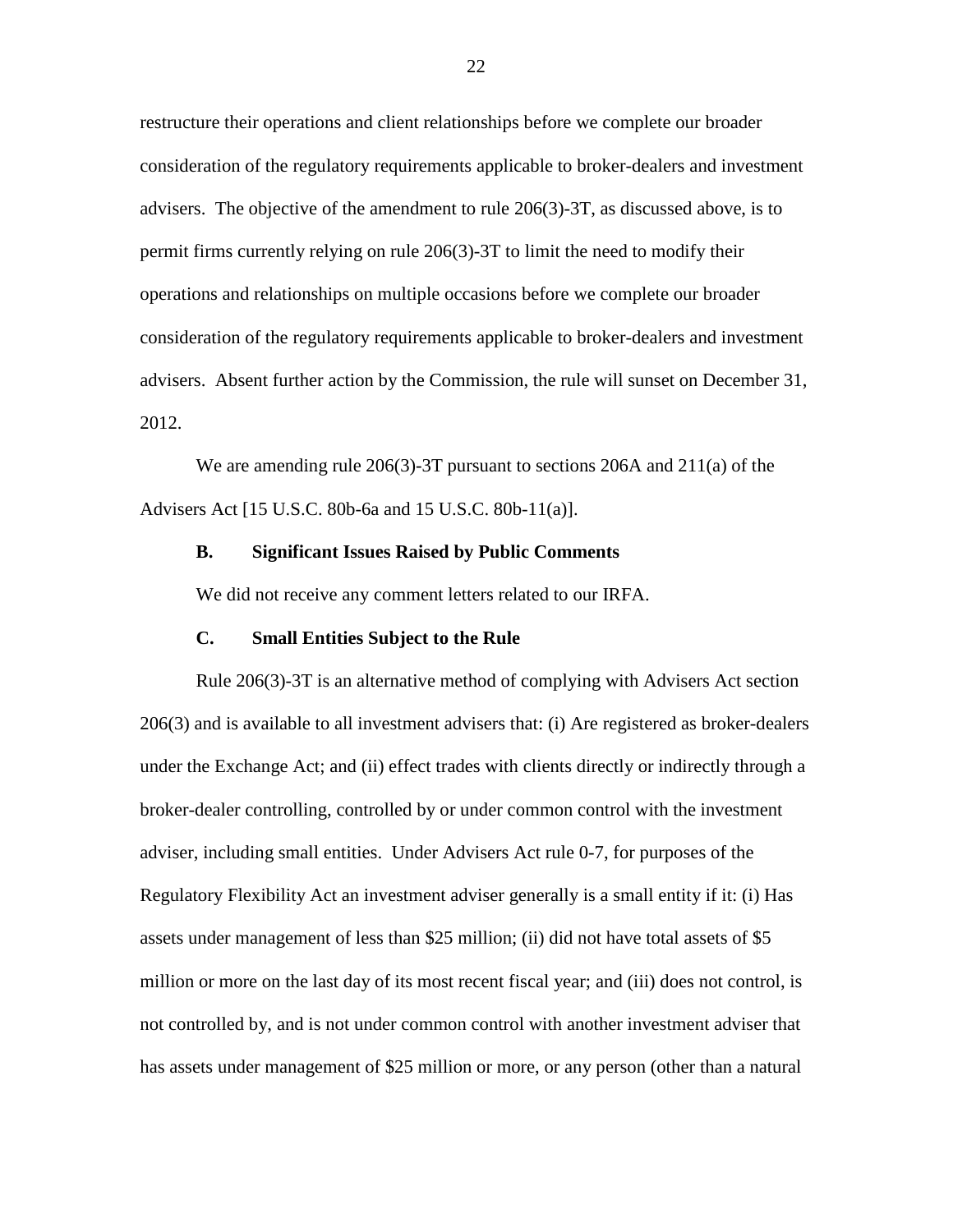person) that had total assets of \$5 million or more on the last day of its most recent fiscal  $year.<sup>71</sup>$  $year.<sup>71</sup>$  $year.<sup>71</sup>$ 

As noted in the Proposing Release, we estimated that as of August 1, 2012, 547 SEC-registered investment advisers were small entities.<sup>[72](#page-22-1)</sup> As discussed in the 2007 Principal Trade Rule Release, we opted not to make the relief provided by rule 206(3)-3T available to all investment advisers, and instead have restricted it to investment advisers that also are registered as broker-dealers under the Exchange Act.<sup>73</sup> We therefore estimated for purposes of the IRFA that 7 of these small entities (those that are both investment advisers and registered broker-dealers) could rely on rule  $206(3)$ -3T.<sup>74</sup> We did not receive any comments on these estimates.

# **D. Projected Reporting, Recordkeeping, and other Compliance Requirements**

The provisions of rule 206(3)-3T impose certain reporting or recordkeeping requirements and our amendment will extend the imposition of these requirements for an additional two years. The two-year extension will not alter these requirements.

Rule 206(3)-3T is designed to provide an alternative means of compliance with the requirements of section 206(3) of the Advisers Act. Investment advisers taking advantage of the rule with respect to non-discretionary advisory accounts are required to

<span id="page-22-0"></span> <sup>71</sup> *See* 17 CFR 275.0-7.

<span id="page-22-1"></span><sup>&</sup>lt;sup>72</sup> IARD data as of August 1, 2012. As of November 1, 2012, based on IARD data, we estimate that 502 SEC-registered investment advisers were small entities.

<span id="page-22-2"></span><sup>73</sup> *See* 2007 Principal Trade Rule Release, Section VIII.B.

<span id="page-22-3"></span><sup>&</sup>lt;sup>74</sup> IARD data as of August 1, 2012. As of November 1, 2012, based on IARD data, we estimate that 6 of these small entities could rely on rule 206(3)-3T.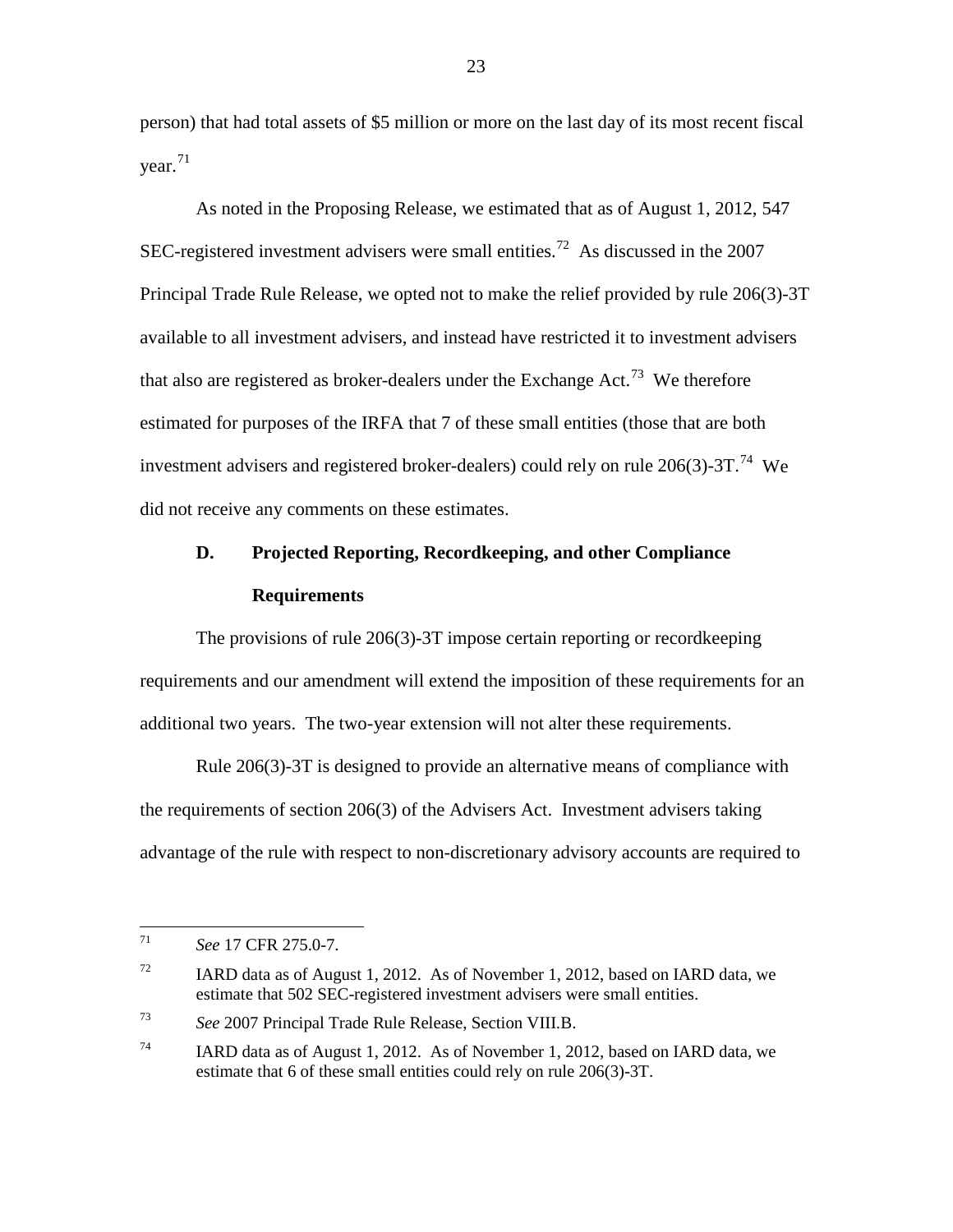make certain disclosures to clients on a prospective, transaction-by-transaction and annual basis.

Specifically, rule 206(3)-3T permits an adviser, with respect to a nondiscretionary advisory account, to comply with section 206(3) of the Advisers Act by, among other things: (i) Making certain written disclosures; (ii) obtaining written, revocable consent from the client prospectively authorizing the adviser to enter into principal trades; (iii) making oral or written disclosure and obtaining the client's consent orally or in writing prior to the execution of each principal transaction; (iv) sending to the client a confirmation statement for each principal trade that discloses the capacity in which the adviser has acted and indicating that the client consented to the transaction; and (v) delivering to the client an annual report itemizing the principal transactions. Advisers are already required to communicate the content of many of the disclosures pursuant to their fiduciary obligations to clients. Other disclosures are already required by rules applicable to broker-dealers.

Our amendment will only extend the rule's sunset date for two years in its current form. Advisers currently relying on the rule already should be making the disclosures described above.

# **E. Agency Action to Minimize Effect on Small Entities**

The Regulatory Flexibility Act directs us to consider significant alternatives that would accomplish our stated objective, while minimizing any significant adverse impact on small entities.<sup>[75](#page-23-0)</sup> Alternatives in this category would include: (i) Establishing different compliance or reporting standards or timetables that take into account the resources

<span id="page-23-0"></span>75 *See* 5 U.S.C. 603(c).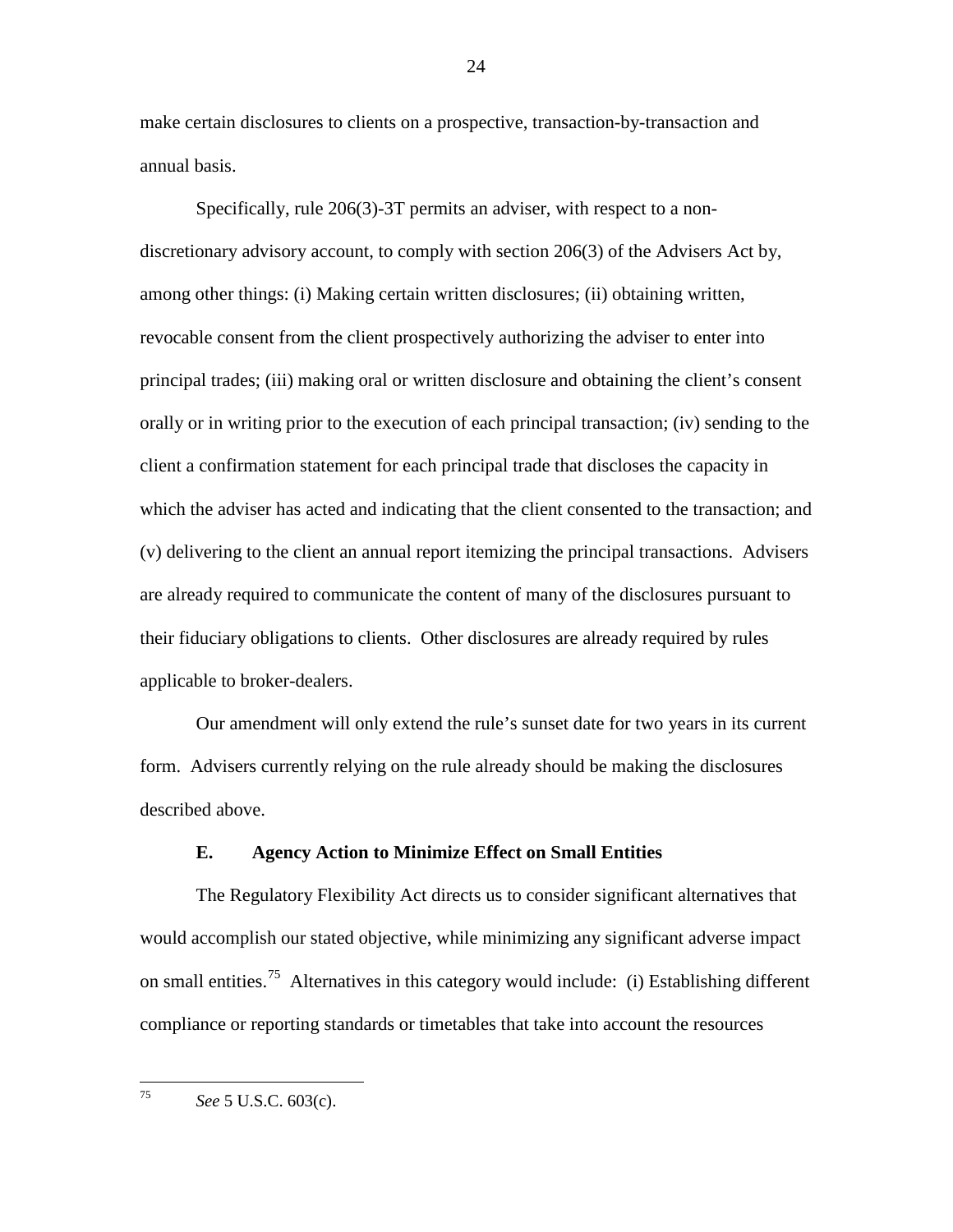available to small entities; (ii) clarifying, consolidating, or simplifying compliance requirements under the rule for small entities; (iii) using performance rather than design standards; and (iv) exempting small entities from coverage of the rule, or any part of the rule.

We believe that special compliance or reporting requirements or timetables for small entities, or an exemption from coverage for small entities, may create the risk that the investors who are advised by and effect securities transactions through such small entities would not receive adequate disclosure. Moreover, different disclosure requirements could create investor confusion if it creates the impression that small investment advisers have different conflicts of interest with their advisory clients in connection with principal trading than larger investment advisers. We believe, therefore, that it is important for the disclosure protections required by the rule to be provided to advisory clients by all advisers, not just those that are not considered small entities. Further consolidation or simplification of the proposals for investment advisers that are small entities would be inconsistent with our goal of fostering investor protection.

We have endeavored through rule 206(3)-3T to minimize the regulatory burden on all investment advisers eligible to rely on the rule, including small entities, while meeting our regulatory objectives. It was our goal to ensure that eligible small entities may benefit from our approach to the rule to the same degree as other eligible advisers. The condition that advisers seeking to rely on the rule must also be registered with us as broker-dealers and that each account with respect to which an adviser seeks to rely on the rule must be a brokerage account subject to the Exchange Act, and the rules thereunder, and the rules of the self-regulatory organization(s) of which the broker dealer is a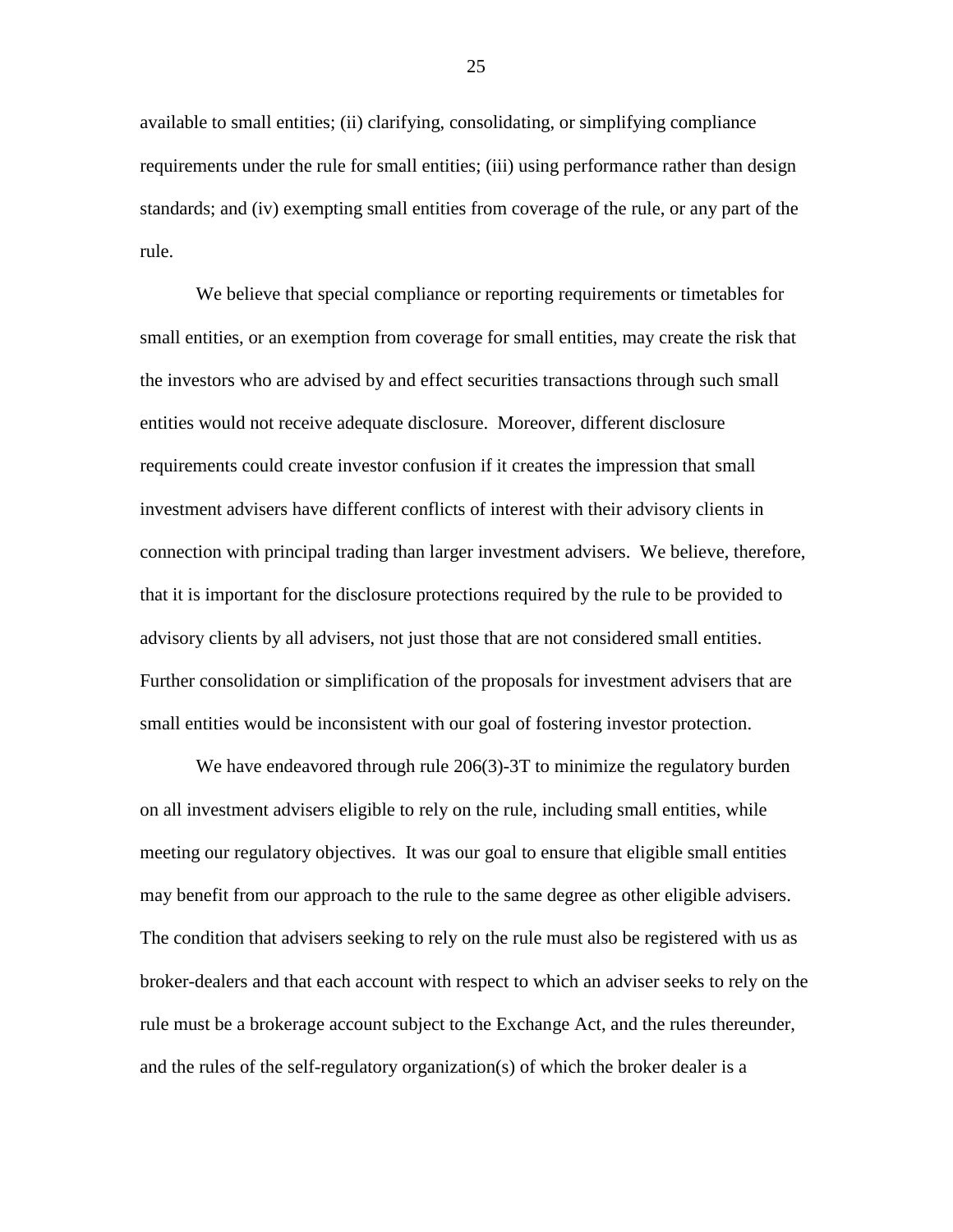member, reflect what we believe is an important element of our balancing between easing regulatory burdens (by affording advisers an alternative means of compliance with section 206(3) of the Act) and meeting our investor protection objectives.<sup>[76](#page-25-0)</sup> Finally, we do not consider using performance rather than design standards to be consistent with our statutory mandate of investor protection in the present context.

# **VII. Statutory Authority**

The Commission is amending rule 206(3)-3T pursuant to sections 206A and

211(a) of the Advisers Act [15 U.S.C. 80b-6a and 80b-11(a)].

# **LIST OF SUBJECTS IN 17 CFR PART 275**

Investment advisers, Reporting and recordkeeping requirements.

#### **TEXT OF RULE AMENDMENT**

For the reasons set out in the preamble, Title 17, Chapter II of the Code of Federal

Regulations is amended as follows.

# **PART 275 -- RULES AND REGULATIONS, INVESTMENT ADVISERS ACT OF 1940**

1. The authority citation for Part 275 continues to read in part as follows:

**Authority:** 15 U.S.C. 80b-2(a)(11)(G), 80b-2(a)(11)(H), 80b-2(a)(17), 80b-3,

80b-4, 80b-4a, 80b-6(4), 80b-6a, and 80b-11, unless otherwise noted.

\* \* \* \* \*

**§275.206(3)-3T [Amended]**

<span id="page-25-0"></span> <sup>76</sup> *See* 2007 Principal Trade Rule Release, Section II.B.7 (noting commenters that objected to this condition as disadvantaging small broker-dealers (or affiliated but separate investment advisers and broker-dealers)).